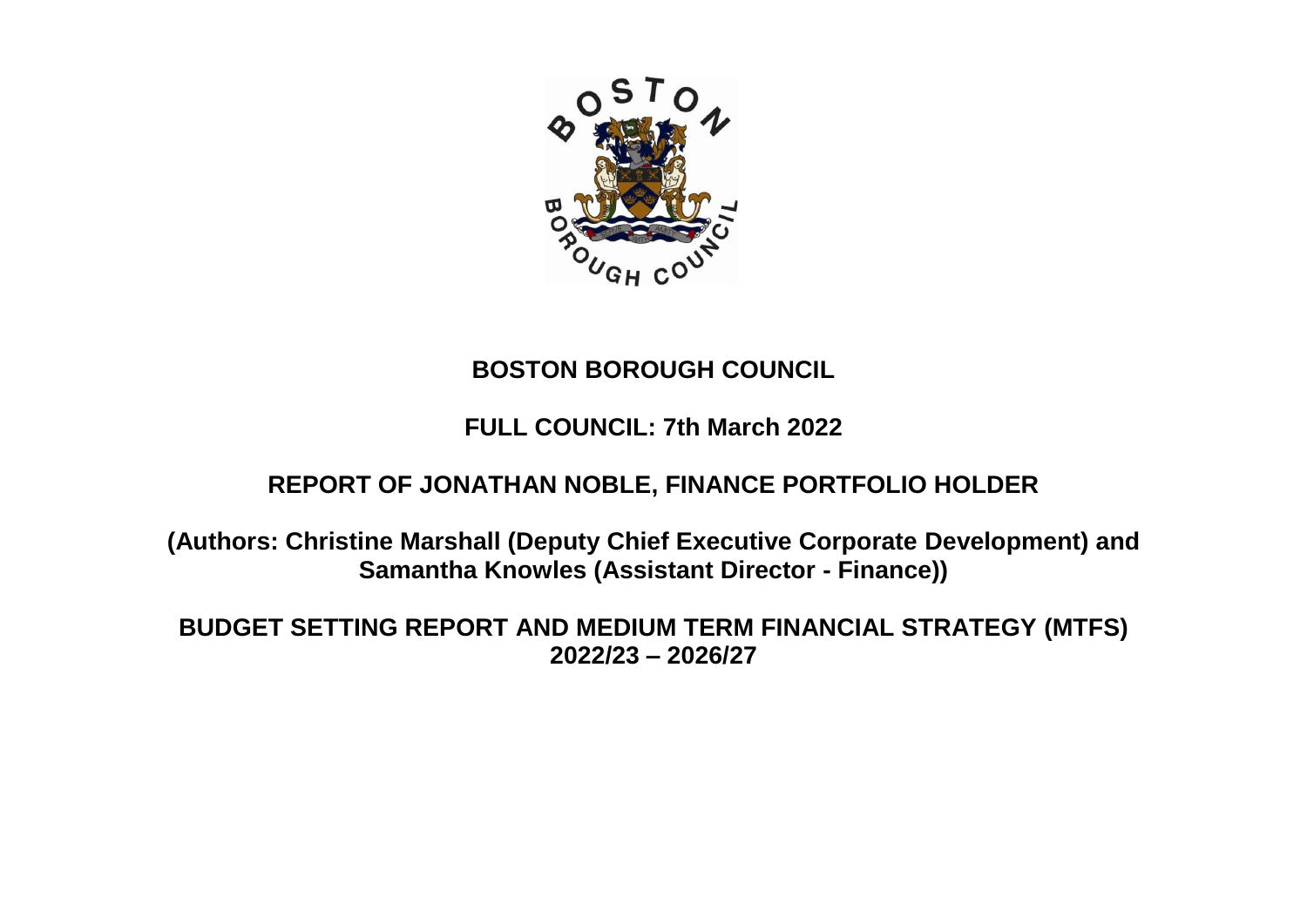## **CONTENTS PAGE**

| <b>SECTION</b>  | <b>CONTENT</b>                                          | <b>PAGE NUMBER</b> |
|-----------------|---------------------------------------------------------|--------------------|
|                 | Portfolio Holder introduction                           |                    |
|                 | <b>Executive Summary and Introduction</b>               |                    |
| $\overline{2}$  | <b>Budget Assumptions</b>                               |                    |
| 3               | <b>Resources</b>                                        |                    |
| 4               | <b>Spending Plans</b>                                   | 18                 |
| 5               | <b>Council Tax Requirement</b>                          | 20                 |
| $6\phantom{1}6$ | <b>Other Budget Issues</b>                              | 21                 |
|                 | Reserves                                                | 22                 |
| 8               | Consultation                                            | 24                 |
| 9               | <b>Savings Targets</b>                                  | 25                 |
| 10              | South and East Lincolnshire Council's Partnership Plans | 26                 |
| 11              | <b>Risk and Sensitivity</b>                             | 27                 |
| 12              | <b>Capital Programme</b>                                | 29                 |
| 13              | <b>Options</b>                                          | 31                 |
| 14              | <b>Reasons for Recommendations</b>                      | 31                 |
| 15              | Recommendations                                         | 31                 |

## **Appendices:**

|                | Summary by Portfolio Area - Overall<br>Summary by Assistant Director Area - Overall   |
|----------------|---------------------------------------------------------------------------------------|
|                | <b>Corporate Charging Policy</b>                                                      |
| $\overline{4}$ | Fees and Charges                                                                      |
| -5             | <b>Reserve Statement</b>                                                              |
| 6              | Capital Strategy - Treasury Management Strategy 2022/23 to 2026/27                    |
|                | The South and East Lincolnshire Council's Partnership Annual Delivery Plan<br>2022/23 |
| 8              | <b>Budget Consultation Report</b>                                                     |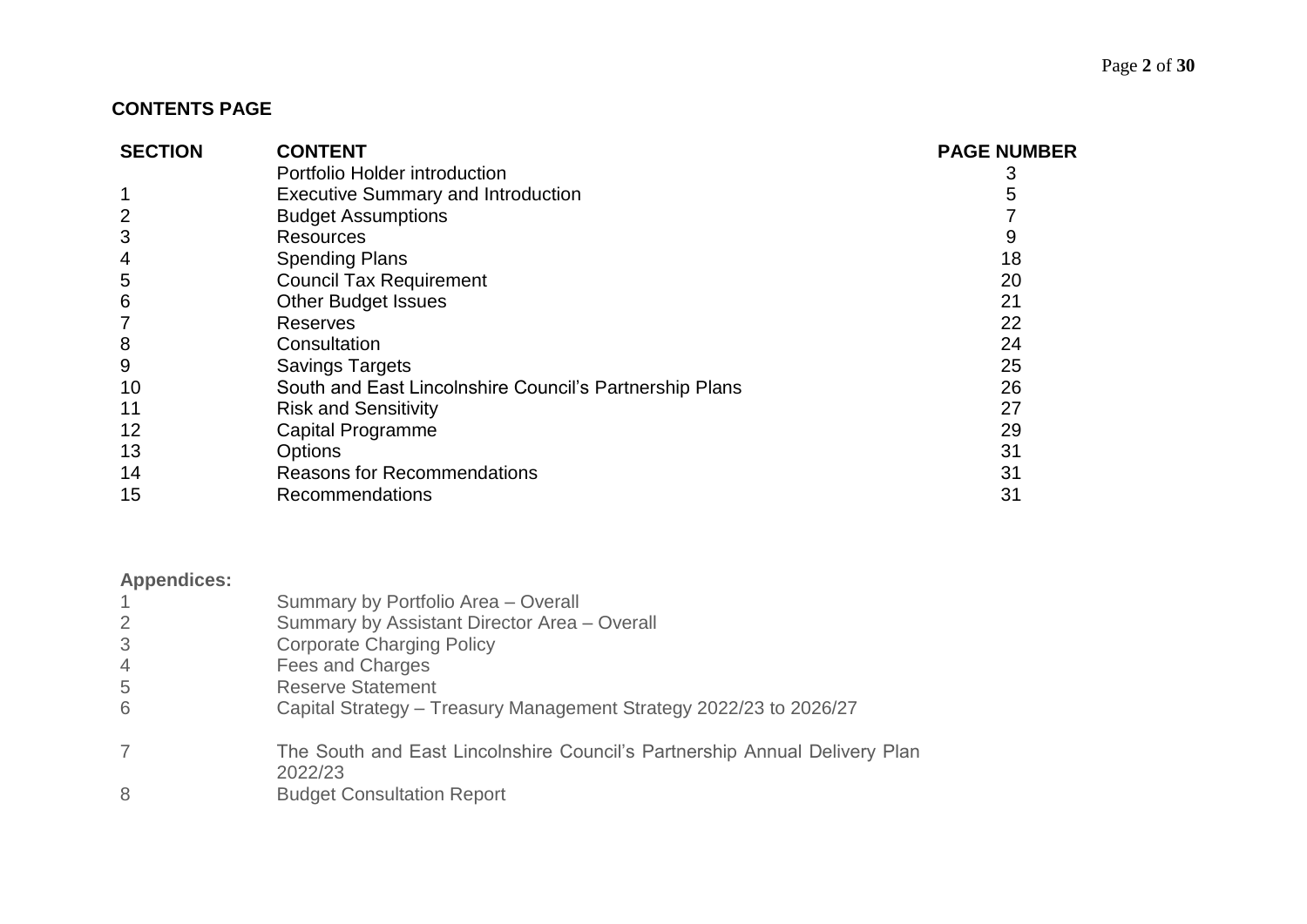## **FOREWORD TO THE BUDGET FROM COUNCILLOR JONATHAN NOBLE - FINANCE PORTFOLIO HOLDER**

The 2022/23 budget and medium term outlook has been produced during a period of unprecedented uncertainty and change and it is inevitable that the financial and service delivery challenges that have faced councils for the last few years will continue for some time.

The Chancellor's 2021 Spending Review in October set out the Government's overall public sector spending plans for the year 2022/23 and it is anticipated that the governments ongoing response to the COVID-19 pandemic and subsequent recovery will continue to present challenges to the public purse and therefore to wider local authority finances as a whole.

Using the Government's figures, the real change in Boston's Core Spending Power across the five years to 2020/21 was over 20%, with grant reductions well in excess of this. This meant that the Council's focus has been on finding savings in a period of austerity and almost £3m of net budget reductions have been achieved since 2011, enabling annual balanced budgets to be set and delivered.

Despite this the Council has been proactive in its response to these pressures and the pandemic, firstly with the decision to become a shareholder in Public Sector Partnership Services Limited (PSPS) in April 2021, agreeing the transfer of services such as Human Resources, Revenues and Benefits and Financial Services to PSPS with a view to achieving savings over the next five years. This represents a significant investment in these "back office" functions with the council in future being able to benefit from a share of the scaleable savings as services become more efficient and effective alongside services already delivered by PSPS to the original shareholders East Lindsey Distict and South Holland District Councils.

In addition to this the decision to form the South and East Lincolnshire Council's Partnership alongside South Holland and East Lindsey District Councils in October 2021, also demonstrates the councils continued commitment to its partners across the county with the partnership using the combined expertise of officers and members across three councils to maintain and improve services for its residents along with ambition to save £42m over a ten year period across the three councils

This year the council was also at the forefront of the response to the COVID-19 Pandemic supporting businesses and residents across the borough through the passporting over £30m of grants and support. During this period the council has also received government support totalling £2m to help alleviate some of the additional pressures felt during the pandemic including a reduction in Councils income from certain services such as Leisure, Parking, Planning, Building Control and Bereavement Services.

Despite this, over the coming years the Council will support a number of major developments within the Borough, with £21m from the Government's Towns Fund to develop an innovative regeneration plan for the town, ongoing positive new house building numbers, progress with the Quadrant development and release of Housing Infrastructure Fund monies.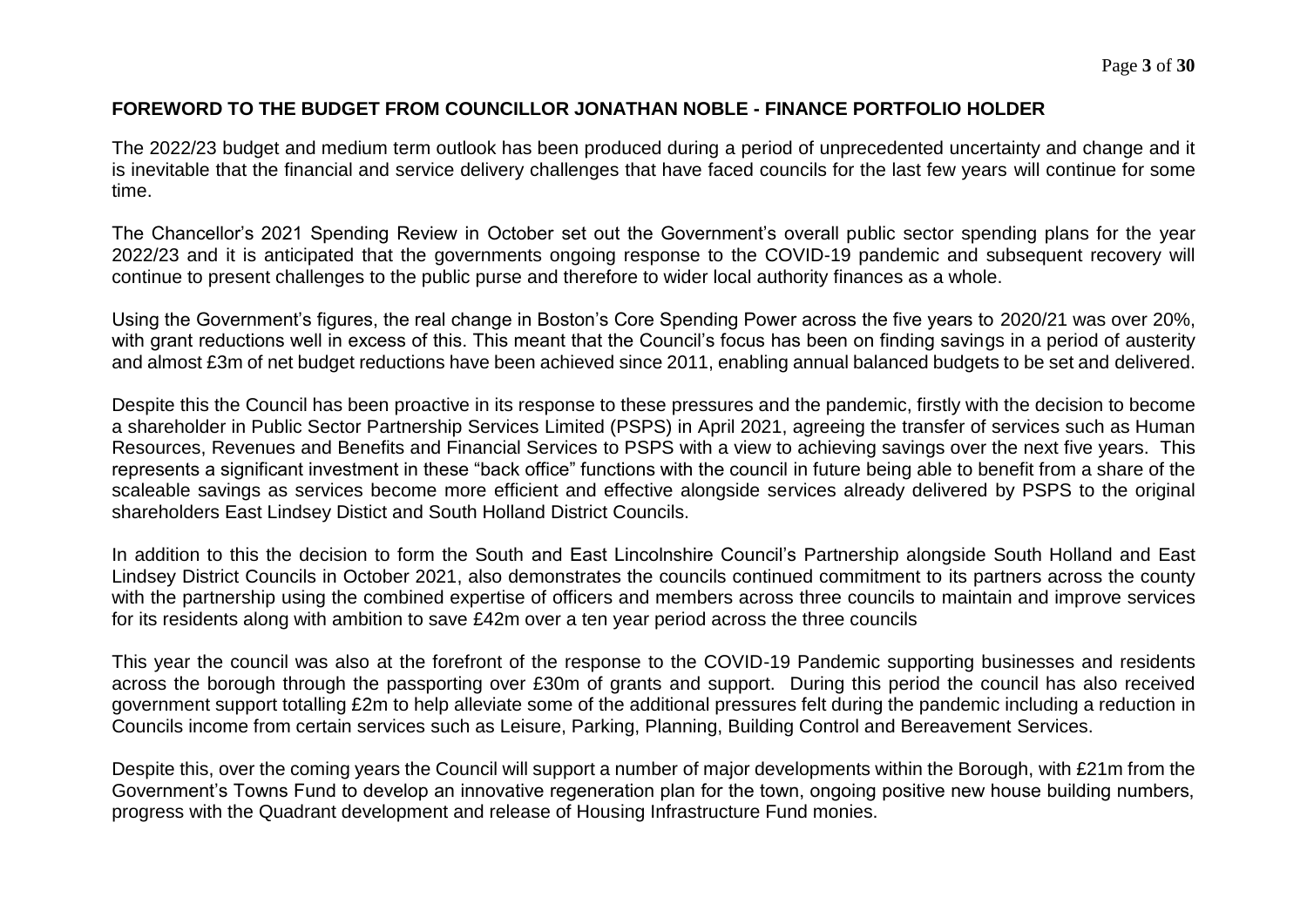The financial regime following the conclusion of the government's Spending Review, will determine the Council's future financial landscape and constraints and opportunities in the coming years. The recent closure of large local businesses highlights the difficulties that the economy faces, whilst the changing way that people shop is impacting on the viability of town centres across the country. These changes mean that there are potentially significant risks to future funding levels, which will require careful management and planning. The challenge of delivering balanced budgets will therefore remain a key issue going forward.

In support of this the overall finances and risk management processes of the Council are robust, and alongside the annual budget, the quarterly performance reporting process will provide updates on the impacts experienced as things become clearer.

In 2022/23 a budget is proposed that allows expenditure to be financed through the use of reserves in order to smooth the impact of the councils ongoing pressure, however savings will be required going forward as a result of service cost pressures, income levels dropping, reduced business rates growth and the ending of the New Homes Bonus. This approach will mean that the Council can continue to provide services whilst also supporting its overall objectives. The Council will continue to strive to be as efficient as possible in all its work, building on the South and East Lincolnshire Council's Partnership with its partners at East Lindsey and South Holland District Councils and PSPS, whilst ensuring it maximises the income it receives.

In order to deliver its statutory budgetary duty from 2022/23 and develop proposals for a financially secure medium term, the Council will continue to seek innovative opportunities as it has done over the past twelve months to achieve the anticipated budget reductions necessary to deliver balanced budgets each year without adversely affecting service delivery and compromising its priorities.

The budget for 2022/23 proposes an increase in Boston Borough Council's council tax of £4.95 for the year, representing an increase of 2.50%. This budget is designed to meet the Council's challenges and responsibilities, and ensure that the best possible services continue to be provided to Boston's residents, businesses and visitors.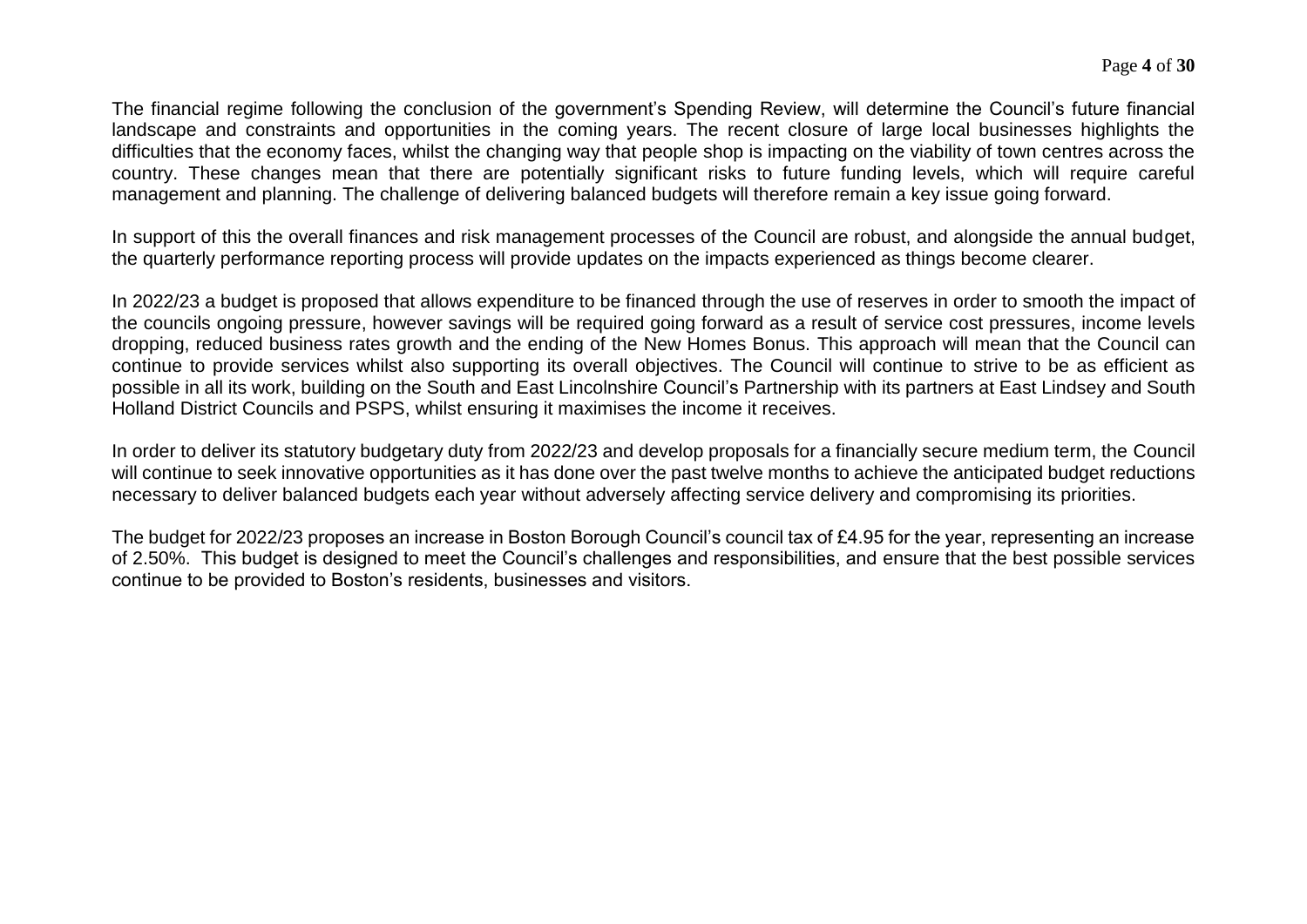## **EXECUTIVE SUMMARY:**

|                                                    | 2021/22    | 2022/23    |
|----------------------------------------------------|------------|------------|
| <b>Boston Borough Council Precept</b>              | £3,883,331 | £4,067,546 |
| <b>Council Tax Increase</b>                        | $2.57\%$   | 2.50%      |
| Council Tax Band D                                 | £197.91    | £202.86    |
| Government Funding (RSG, Specific Grants and NHB)  | £3,324,997 | £3,435,574 |
| Boston Town Area Committee Special Expense Account | £716,192   | £732,864   |
| (1.35% increase proposed)                          |            |            |
| Earmarked Reserves (at 1 April)                    | £12.589m   | £18.348m   |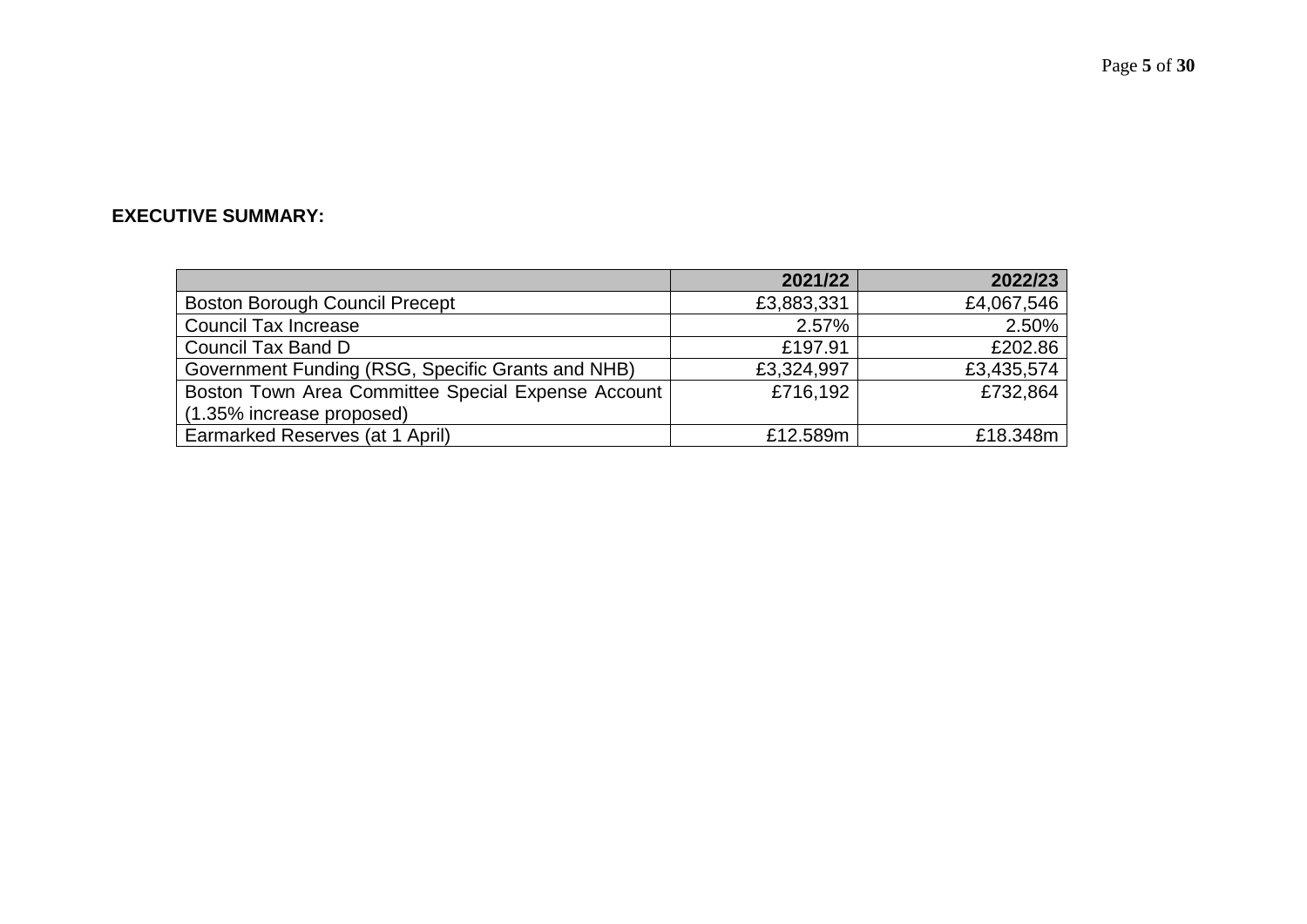## **1. INTRODUCTION**

- 1.1 This report outlines the 2022/23 revenue and capital position for the General Fund and proposals for the setting of discretionary fees and charges. The purpose of the report is to ask Members to approve the 2022/23 estimates (along with associated Policies and Strategies) and for Members to be advised on the projected financial position through to 2026/27.
- 1.2 The Local Government Act 2003 introduced a requirement for the Statutory S151 Officer to report on the robustness of the budget. The estimates have been prepared in a prudent manner, although it should be recognised that there are a number of elements outside of the Council's control. Assessing the projected 2021/22 outturn position informs the reliance we can place on the baseline we use for setting the 2022/23 estimates. There are emerging pressures within 2021/22 that have been built into 2022/23, further use of the covid reserve may be required in both years, especially where funding streams have been impacted upon using funding provides to authorities during the year in compensation for COVID-19 related lost income and spending pressures. Key risks have been identified in section 10 of this report and will be mitigated through the regular budget monitoring and risk management processes in place at the Council.
- 1.3 This year's Medium Term Financial Strategy is set at a time of continuing significant uncertainty, change and financial challenges for local government. As well as COVID-19 related pressures, there are issues such as rising inflation around employee costs and power/fuel, welfare reform, uncertainty around Government funding reductions and responding to reductions in Central Government funding (with a greater emphasis on business and housing growth).
- 1.4 There are also significant changes affecting business rates. Some have already been introduced, such as the part-localisation of the regime from April 2013 and the 2017 revaluation exercise and others, such as the proposal to further devolve business rate incomes to councils are yet to come into full effect. Their impacts include the financial effect of growth or contraction in the local rateable value on the Council's resource base, and increased uncertainties surrounding the extent of appeals and the ability to accurately forecast income into the future.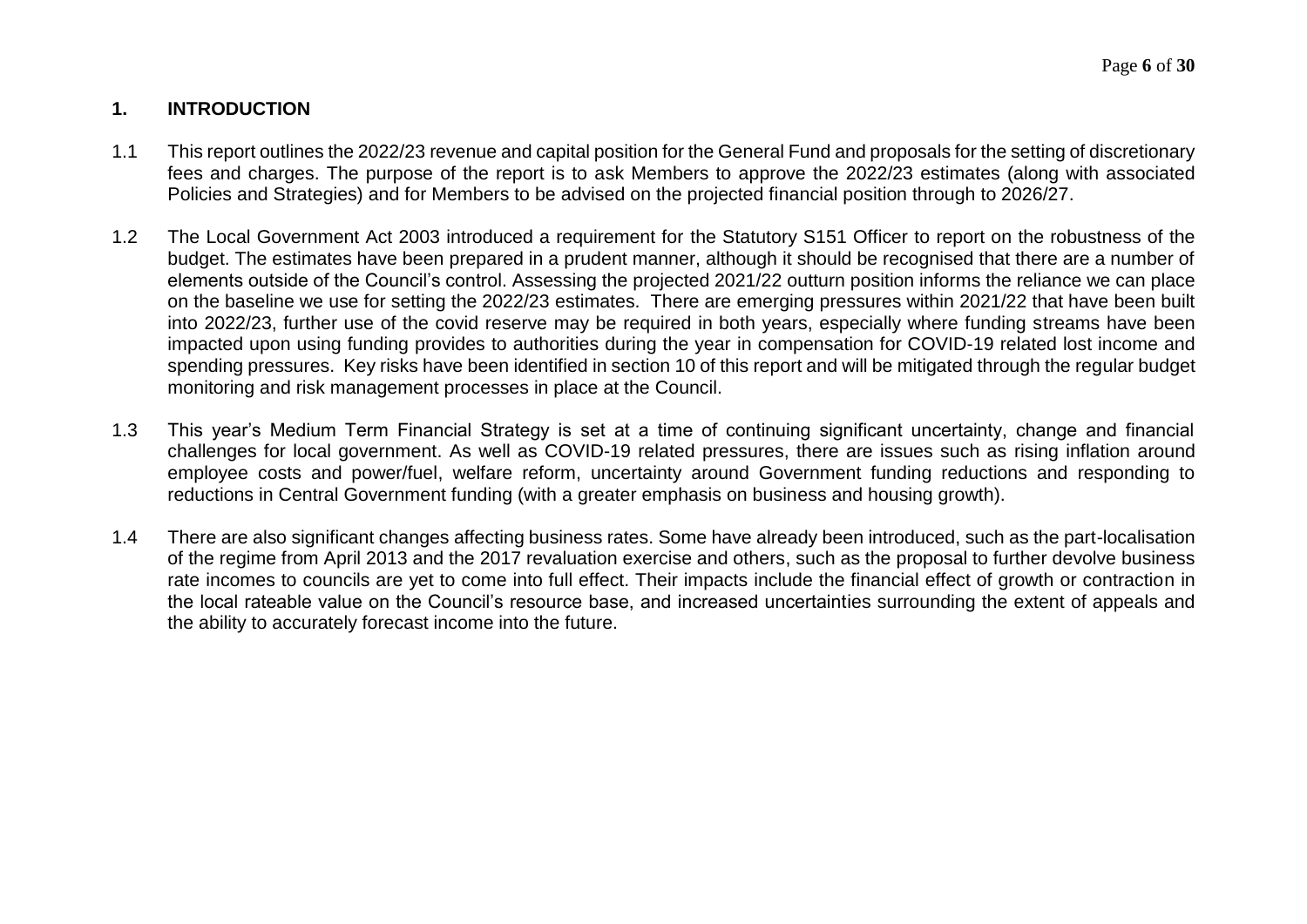## **2. BUDGET ASSUMPTIONS**

| Table 1 – Assumptions which influence the five year financial strategy |  |
|------------------------------------------------------------------------|--|
|------------------------------------------------------------------------|--|

| <b>Assumption</b>                   | 2021/22  | 2022/23  | 2023/24  | 2024/25  | 2025/26    | 2026/27    |
|-------------------------------------|----------|----------|----------|----------|------------|------------|
| Budgeted inflation <sup>1</sup>     | 0%       | $0\%$    | 0%       | $0\%$    | $0\%$      | $0\%$      |
| Pay costs increase <sup>2</sup>     | 1%       | 2%       | 2%       | 2%       | 2%         | 2%         |
| Full Time Equivalent Employees 3    | 262.7    | 234.99   | 223.62   | 222.62   | 221.78     | 221.78     |
| Pension contribution rate – current | 17.7%    | 17.7%    | 17.7%    | 17.7%    | 17.7%      | 17.7%      |
| service cost <sup>4</sup>           |          |          |          |          |            |            |
| Pension contribution rate - lump    | £670,000 | £745,000 | £828,000 | £921,000 | £1,024,000 | £1,137,000 |
| sum element <sup>4</sup>            |          |          |          |          |            |            |
| Return on cash investments          | 0.35%    | 0.10%    | 0.30%    | 0.50%    | 0.70%      | 0.90%      |
| Return on property funds            | 3.60%    | 3.60%    | 3.70%    | 3.70%    | 3.80%      | 3.80%      |
| <b>Staffing levels</b>              | 99%      | 99%      | 99%      | 99%      | 99%        | 99%        |
| Tax base <sup>5</sup>               | 19,621.7 | 20,051   | 20,252   | 20,454   | 20,659     | 20,865     |
| Fuel cost rises <sup>1</sup>        | 5%       | 5%       | 5%       | 5%       | 5%         | 5%         |

- 1. 0% used except for utilities/fuel where an average of 5% per annum has been used, reflecting the price risk for these areas and also taking into account any gains from both climate change and transformational activity by the Council which are likely to lead to reduced consumption.
- 2. A flat 2% increase has been included from 2022/23 onwards.
- 3. It is recognised that some future savings could potentially further affect staffing numbers in future years. Until business cases are worked-up it is not possible to make further assumptions on any changes.
- 4. The pension contribution rate is based on a current service cost employer's contribution rate of 17.7% from 2022/23, plus annual monetary contributions in respect of past service. However a triennial review of the Lincolnshire Pension fund (of which the council is a member) is due to take place in 2022/23. In addition a review has been carried out in year following the transfer of staff to PSPS to ensure that the rate of contribution is still appropriate.
- **5.** The tax base used for Council Tax setting is calculated as prescribed by statute, with responsibility for the setting of the tax base delegated to the Council's Section 151 Officer. The tax base for 2022/23 is 20,051 and for estimation purposes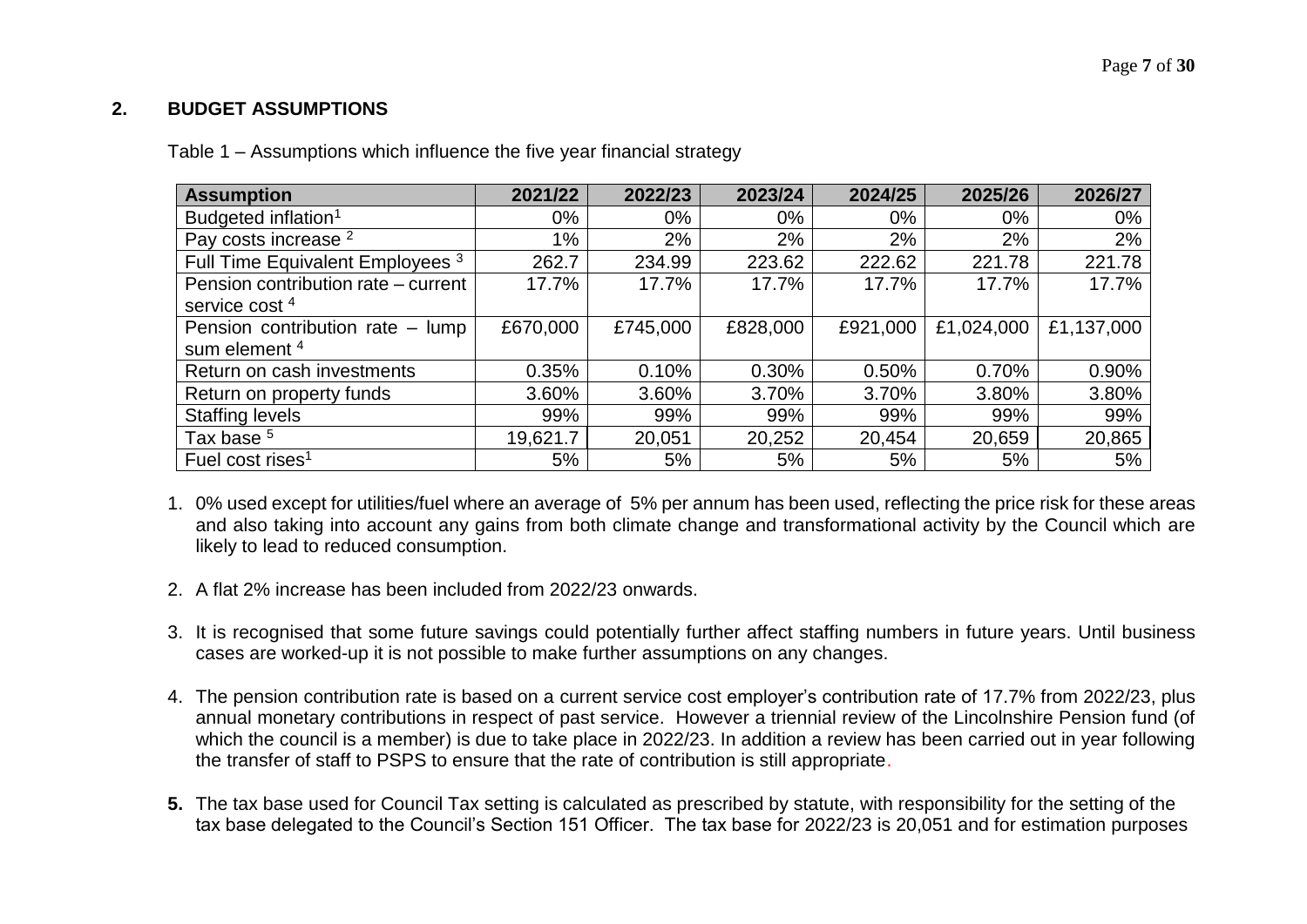has been increased by 1% per annum thereafter. This may increase if the recent number of planning applications deliver additional Band D equivalent properties above the assumption, and will be reflected in the annual budget figures as appropriate.

## **3. RESOURCES**

#### **Business Rates Retention**

- 3.1 Table 2 details the Council's retained business rates for 2022/23, based on the provisional local government settlement.
- 3.2 Under the current part localisation regime, where the Council collects more business rates than the baseline set by Central Government, a levy of 50% is applied and paid to Central government. If an Authority enters a pool this levy is not required and in line with previous years Boston has entered into a voluntary pooling arrangement for 2022/23 with Lincolnshire County Council and the District Councils in the area (in 2018/19, the Council was part of a successful bid across the county to be a pilot for 100% localisation).
- 3.3 The Government concluded its review of business rates which were published alongside the Chancellor's budget statement. The aim of the review was to reduce the burden of business rates in England, support investment, and make the system more responsive. Following the review the government have confirmed the following:-:
	- A freeze on the business rates multiplier for a second year, from 1 April 2022 until 31 March 2023, keeping the multipliers at 49.9p and 51.2p
	- Introduce a new temporary business rates relief for eligible retail, hospitality and leisure properties for 2022-23. Eligible properties will receive 50% relief, up to a £110,000 per business cap
	- Introduce a 100% improvement relief for business rates. This will provide 12 months relief from higher bills for occupiers where eligible improvements to an existing property increase the rateable value. The government will consult on how best to implement this relief, which will take effect in 2023 and be reviewed in 2028
	- Introduce from 1 April 2023 until 31 March 2035 targeted business rate exemptions for eligible plant and machinery used in onsite renewable energy generation and storage, and a 100% relief for eligible heat networks, to support the decarbonisation of non-domestic buildings
	- Increase the frequency of business rates revaluations so that they take place every 3 years instead of every 5 years, starting in 2023
	- Provide additional funding to the Valuation Office Agency to support the delivery of the new revaluation cycle.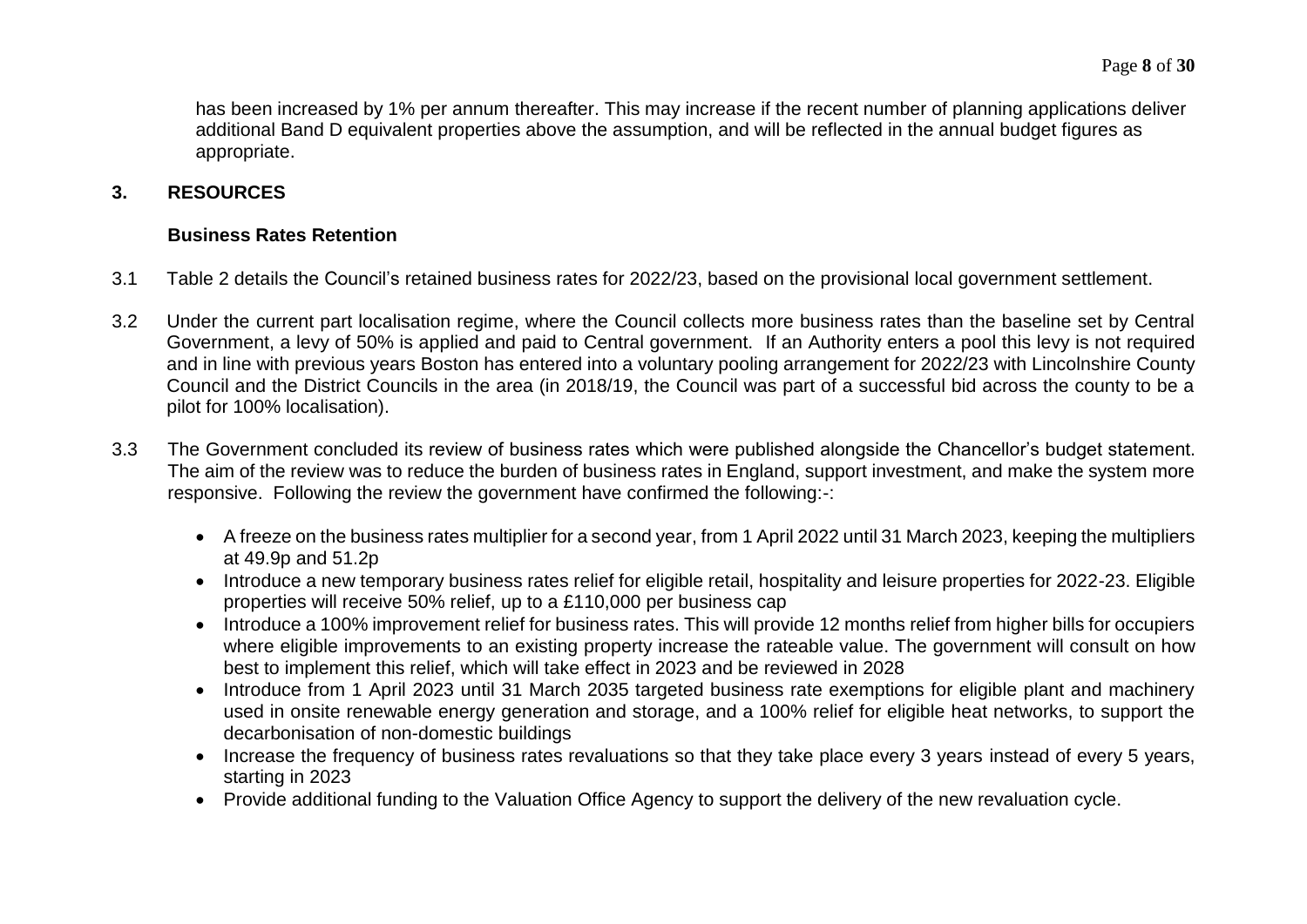- Extend transitional relief for small and medium-sized businesses, and the supporting small business scheme, for 1 year. This will restrict bill increases to 15% for small properties (up to a rateable value of £20,000) and 25% for medium properties (up to a rateable value of £100,000), subject to subsidy control limits
- 3.4 The Council remains aware of the issues surrounding business rate appeals and this will be under continuous management by officers with the emphasis on making sure there is a reasonable and prudent provision made for successful appeals.

|                                                  |          | <b>Draft</b> | <b>Draft</b> | <b>Draft</b> | <b>Draft</b> | <b>Draft</b> |
|--------------------------------------------------|----------|--------------|--------------|--------------|--------------|--------------|
|                                                  | 2021/22  | 2022/23      | 2023/24      | 2024/25      | 2025/26      | 2026/27      |
|                                                  | £'000    | £'000        | £'000        | £'000        | £'000        | £'000        |
| <b>Retained Business Rates</b>                   | 7,822    | 7,427        | 8,162        | 8,325        | 8,492        | 8,662        |
| <b>Tariff</b>                                    | (5, 141) | (5, 141)     | (5, 244)     | (5, 348)     | (5, 455)     | (5, 564)     |
| <b>Pre Levy Income</b>                           | 2,681    | 2,286        | 2,918        | 2,977        | 3,037        | 3,098        |
| Renewable Energy (100% retained by Boston BC)    | 158      | 203          | 207          | 211          | 216          | 220          |
| Less net levy payment to Lincolnshire Pool       | (61)     | (237)        | (241)        | (246)        | (252)        | (257)        |
| Estimated Business Rates (Deficit) / Surplus     | (1, 452) | (3,501)      |              |              |              |              |
| <b>Equals Net Retained Business Rates Income</b> | 1,327    | (1, 249)     | 2,884        | 2,942        | 3,001        | 3,061        |

Table 2 – Business Rates

3.5 The estimated business rates deficit for 2022/23 in Table 2 is due mainly to the COVID-19 pandemic which has seen unprecedented support to business from central government in the form of business rate reliefs, these are funded from monies received from central government in 2020/21 and 2021/22 and now released from reserves. Many businesses will not reemerge from the periods of lockdown causing a further loss in income, however the full impact of this is still indeterminate.

3.6 The majority of Government support of business ceased in September 2021 with the closure of the majority of its support to businesses including the furlough scheme. Compensation for continued Rate Reliefs and income loss are made through Section 31 grants and are dealt with in the General Fund.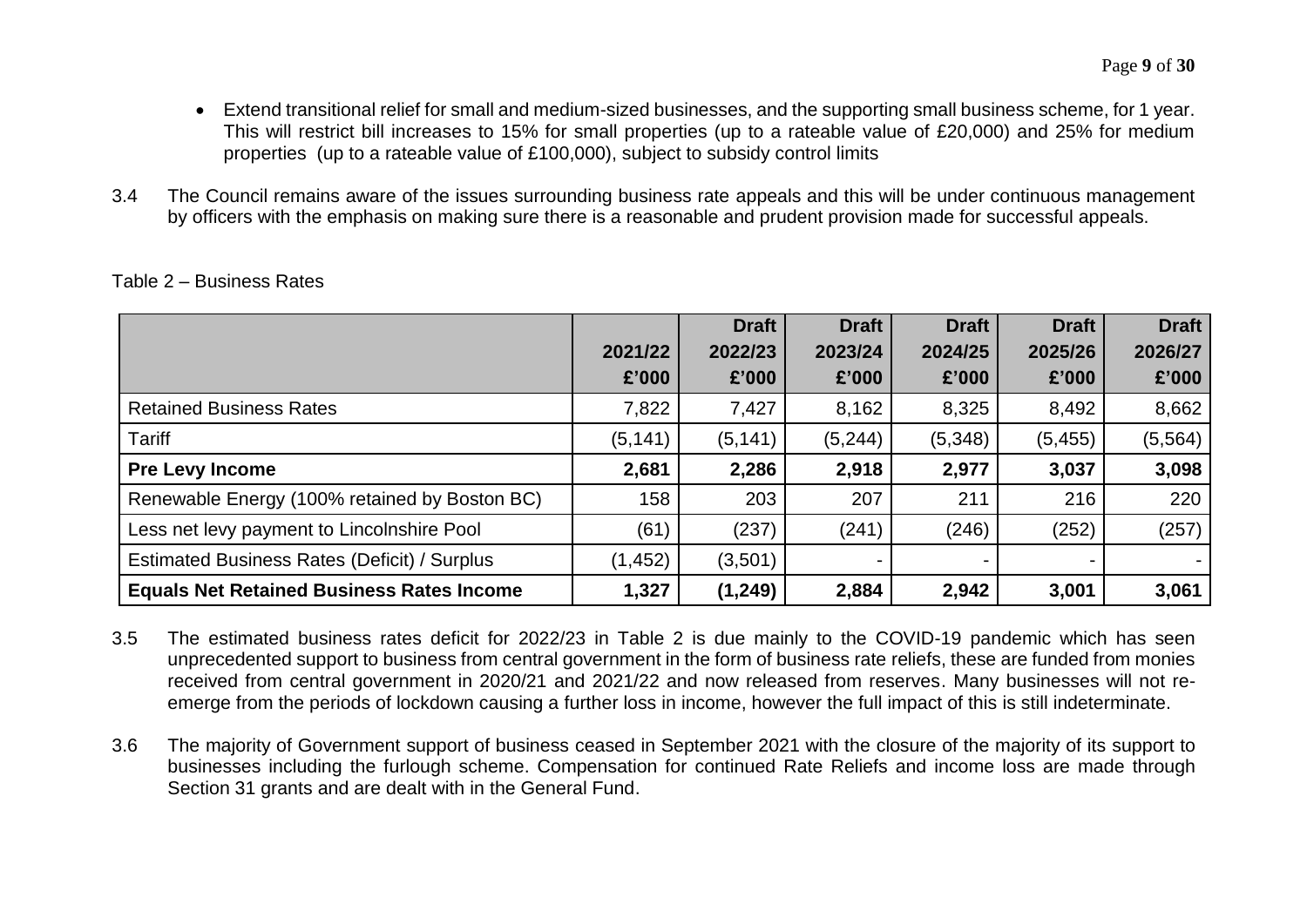### **Council Tax**

- 3.7 Since 2013/14, the Council has revised its exemptions and discounts for Council Tax to recover the reduced funding as part of the Council Tax Support (CTS) scheme, and on 17 January 2022 the Council approved its CTS scheme for 2022/23.
- 3.8 The Council Tax element of the Collection Fund has been calculated based on the 2021/22 scheme, leaving a budget neutral position. This will be reviewed throughout the year, and collection rates assessed. The MTFS assumes an increase in the Borough's council tax of 2.50% for 2022/23.

|                                                      | 2021/22    | 2022/23    | 2023/24    | 2024/25    | 2025/26    | 2026/27    |
|------------------------------------------------------|------------|------------|------------|------------|------------|------------|
|                                                      | No. Of     | No. Of     | No. Of     | No. Of     | No. Of     | No. Of     |
|                                                      | properties | properties | properties | properties | properties | properties |
| Council<br>(Band<br>D<br>Tax<br>base<br>equivalents) | 19,621.7   | 20,051     | 20,252     | 20,454     | 20,659     | 20,865     |
|                                                      |            |            |            |            |            |            |
| Council Tax Band D                                   | 197.91     | 202.86     | 207.81     | 212.76     | 217.71     | 222.66     |
| Annual Increase £                                    | 4.95       | 4.95       | 4.95       | 4.95       | 4.95       | 4.95       |
| Annual Increase %                                    | 2.57%      | 2.50%      | 2.44%      | 2.38%      | 2.33%      | 2.27%      |
| <b>Gross Council Tax collected</b>                   | £3,883,331 | £4,067,546 | £4,208,568 | £4,351,793 | £4,497,670 | £4,645,800 |
| In year Surplus / (deficit)                          | (E16, 328) | £86,654    | 0          |            |            |            |
| <b>TOTAL</b>                                         | £3,867,003 | £4,154,200 | £4,208,568 | £4,351,793 | £4,497,670 | £4,645,800 |

Table 3 – Council Tax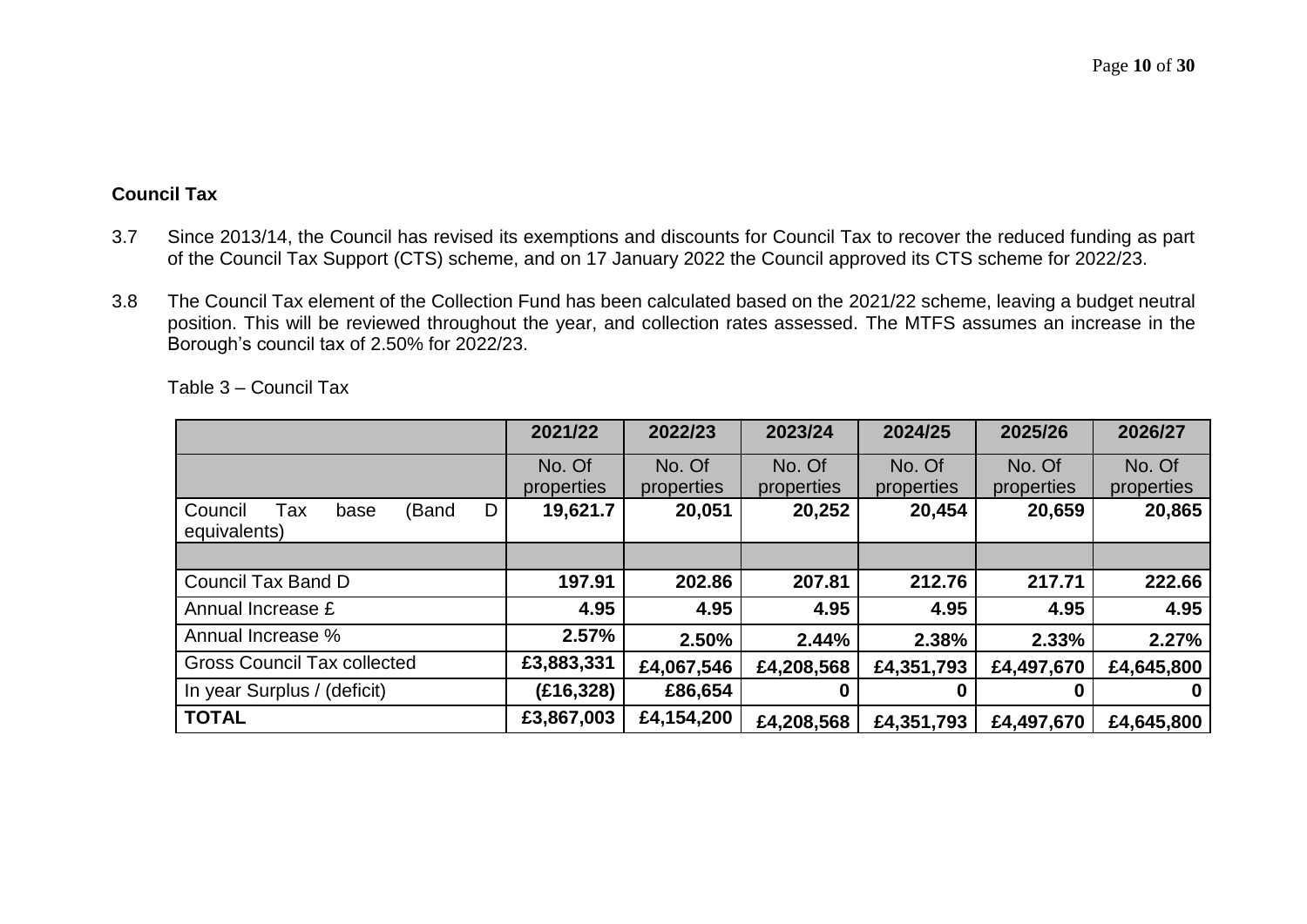#### **Revenue Support Grant (RSG) and Section 31 Grants**

Table 4 – RSG and Section 31 Grants

|                                      | 2021/22 | 2022/23 | 2023/24 | 2024/25 | 2025/26 | 2026/27        |
|--------------------------------------|---------|---------|---------|---------|---------|----------------|
|                                      |         |         |         |         |         |                |
|                                      | £'000   | £'000   | £'000   | £'000   | £'000   | £'000          |
| <b>Revenue Support Grant</b>         | 313     | 323     | 323     | 323     | 323     | 323            |
| <b>Rural Services Delivery Grant</b> | 89      | 89      | 89      | 89      | 89      | 89             |
| <b>Deficit Compensation Estimate</b> | 1,377   |         |         | 0       |         | $\mathbf 0$    |
| <b>Settlement Funding Assessment</b> | 141     |         |         |         |         |                |
| <b>Lower Tier Services Grant</b>     | 115     | 121     |         |         |         | $\overline{0}$ |
| Services Grant 2022/23               |         | 186     |         |         |         | 0              |
| S31 NNDR reliefs including SBRR      | 600     | 2,018   | 1,283   | 1,309   | 1,335   | 1,362          |
| <b>Total Received</b>                | 2,635   | 2,737   | 1,695   | 1,721   | 1,747   | 1,774          |

- 3.9 Following the announcement of four year figures in 2016/17, significant reductions of Revenue Support Grant (RSG) have occurred in recent years, and from 2022/23 it has been held at present levels awaiting the outcome of future local government finance settlements. As can be seen in the table above if RSG and rural services delivery grant were not received from 2023/24 onwards this would mean a loss of income of £412k per year.
- 3.10 As part of the plans for further local retention of business rates, S31 relief grant held at the same level for 2023/24 onwards.
- 3.11 The Government has continued to recognise the additional costs of providing services in rural areas, with affected councils receiving amounts of Rural Services Delivery Grant which has been held as the same level over the period to 2026/27. The future of the LTSG and new Services Grant is unknown and would benefit the Council by £307,000 per annum if retained.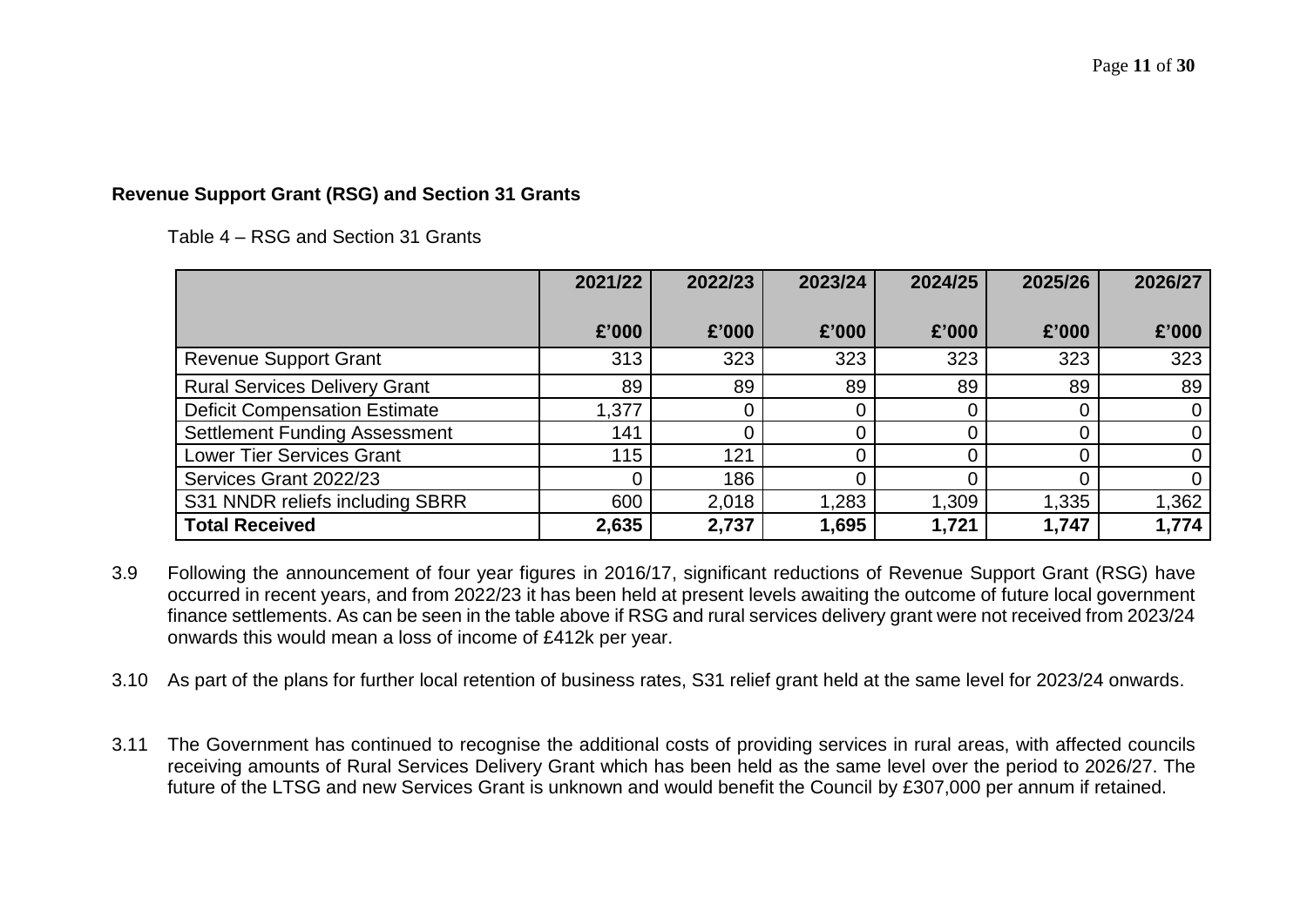#### **New Homes Bonus**

- 3.12 There were new 2022/23 New Homes Bonus (NHB) allocations announced as part of the Local Government Finance Settlement for 2022/23 only as far as we are aware. The government has added a year of additional grant. As previously announced, the 2021/22 "in year" allocations will not have future years legacy payments nor has the 2022/23 allocation. If the scheme was to be continued in its current form next years payment would reflect just the growth in the previous year.
- 3.13 The values in Table 5 for 2022/23 to 2026/27 are indicative and subject to future consultation and changes to the scheme (plus the level of local growth).

Table 5 – New Homes Bonus estimates

|                        |         | <b>Draft</b> | <b>Draft</b> | <b>Draft</b> | <b>Draft</b> | <b>Draft</b> |
|------------------------|---------|--------------|--------------|--------------|--------------|--------------|
| <b>Boston BC share</b> | 2021/22 | 2022/23      | 2023/24      | 2024/25      | 2025/26      | 2026/27      |
|                        | £000    | £000         | £000         | £000         | £000         | £000         |
| <b>TOTAL</b>           | 690     | 697          |              |              |              |              |

3.14 The MTFS assumes that NHB payments will be used to partly support the Council's revenue budget in 2022/23. From 2023/24 onwards no New Homes Bonus is due to be received therefore this grant stream will not be able to used to support the Council's revenue budget.

#### **Fees and Charges**

- 3.15 Income from fees and charges is an important source of revenue for the Council, representing almost 15% of the gross income budgeted in 2022/23. Charges have a central role to play in service delivery, raising income, controlling access, responding to competition, funding investment and affecting behaviour.
- 3.16 The fees and charges charged in 2021/22 are shown at

https://democracy.boston.gov.uk/documents/s11824/Appendix%204%20-%20Fees%20Charges%202021-22.pdf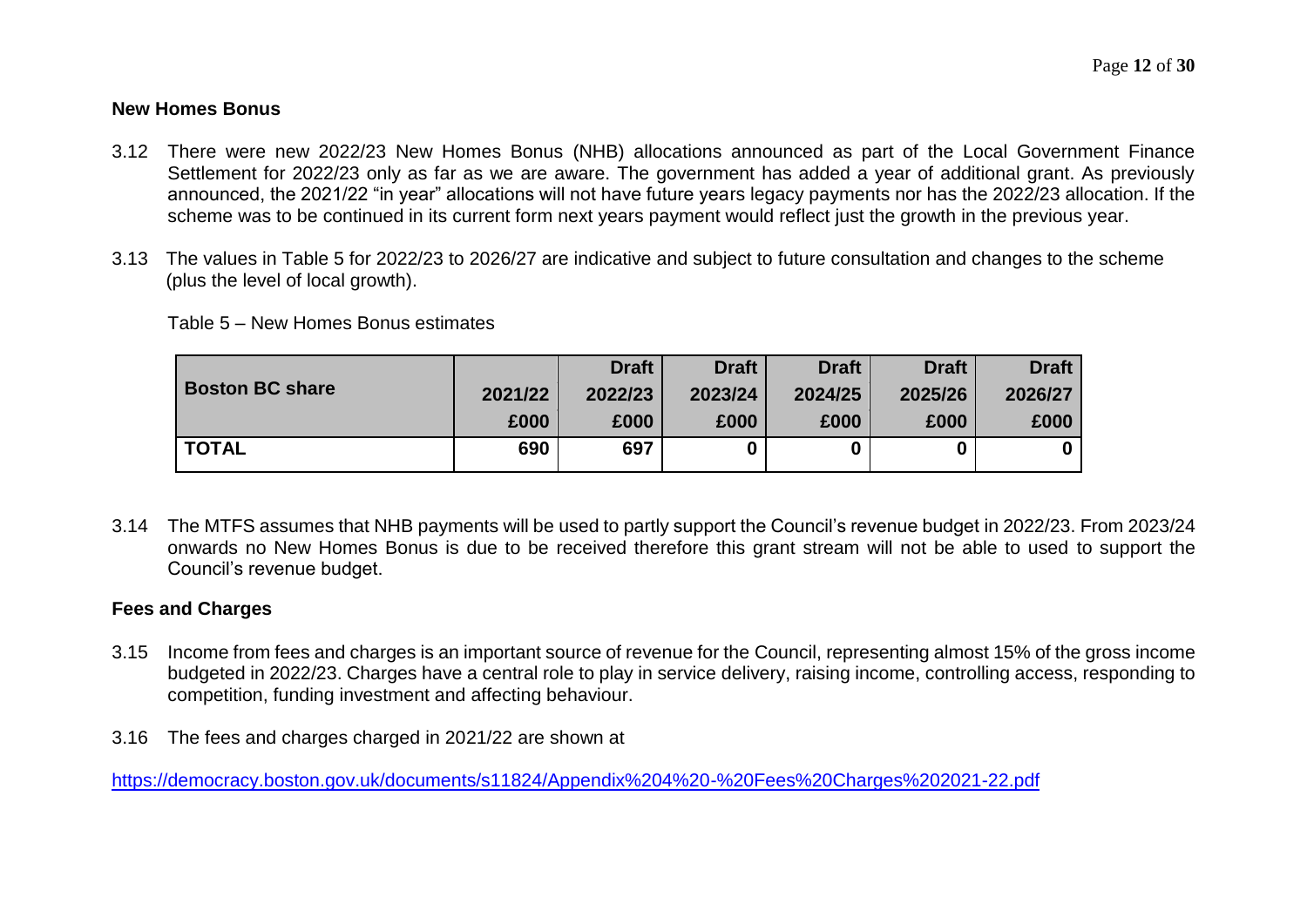- 3.17 Fees and charges are set within the framework of the Corporate Charging Policy, which is attached at **Appendix 3**.
- 3.18 As part of the broader moves to commercialisation across the Council, in line with many other authorities as they respond to the increasing challenges of diminishing resources, it is recognised that, in accordance with the Corporate Charging Policy, in-year variances to the approved fees and charges on a trial basis, within the approved budget framework, can be made. Any such changes will then be reported in the next quarterly monitoring report.
- 3.19 **Appendix 4** shows the proposed fees and charges to be charged from 1 April 2022. Once these changes have been approved the full list of Council fees and charges applicable for 2022/23 will be published on the Council's website.
- 3.20 The following table shows the main income budgets from fees and charges for Boston, before any consideration of possible increases beyond 2022/23 as part of balancing net budget and resources in those years. At this time assumptions for the majority of these areas are that income levels will not increase within the period of the MTFS, and this will be revisited as part of the annual Budget and Strategy refresh. Given the scale of inflationary pressures feeding through, it is likely that future years will see rises in some fee areas and a full review Is planned.

| <b>Budget Area</b>      | 2021/22 | 2022/23 | 2023/24 | 2024/25 | 2025/26 | 2026/27 |
|-------------------------|---------|---------|---------|---------|---------|---------|
|                         | £'000   | £'000   | £'000   | £'000   | £'000   | £'000   |
| Leisure income          | 918     | 918     | 918     | 918     | 918     | 918     |
| <b>Building control</b> | 170     | 170     | 170     | 170     | 170     | 170     |
| Licensing               | 131     | 131     | 131     | 131     | 131     | 131     |
| Land charges            | 78      | 78      | 64      | 64      | 64      | 64      |
| <b>Bereavement</b>      | 896     | 900     | 927     | 953     | 976     | 999     |
| <b>Garden Waste</b>     | 574     | 628     | 638     | 645     | 645     | 645     |
| Trade waste             | 314     | 355     | 366     | 377     | 388     | 400     |
| <b>Planning fees</b>    | 566     | 633     | 645     | 652     | 655     | 655     |
| Parking                 | 1,019   | 1,019   | 1,019   | 1,019   | 1,019   | 1,019   |
| <b>Markets</b>          | 80      | 95      | 95      | 95      | 95      | 95      |
| Other small areas       | 206     | 155     | 122     | 117     | 119     | 175     |
| <b>TOTAL FEE INCOME</b> | 4,952   | 5,081   | 5,094   | 5,140   | 5,179   | 5,270   |

Table 6 – Fees and charges income budgets

**Other Income**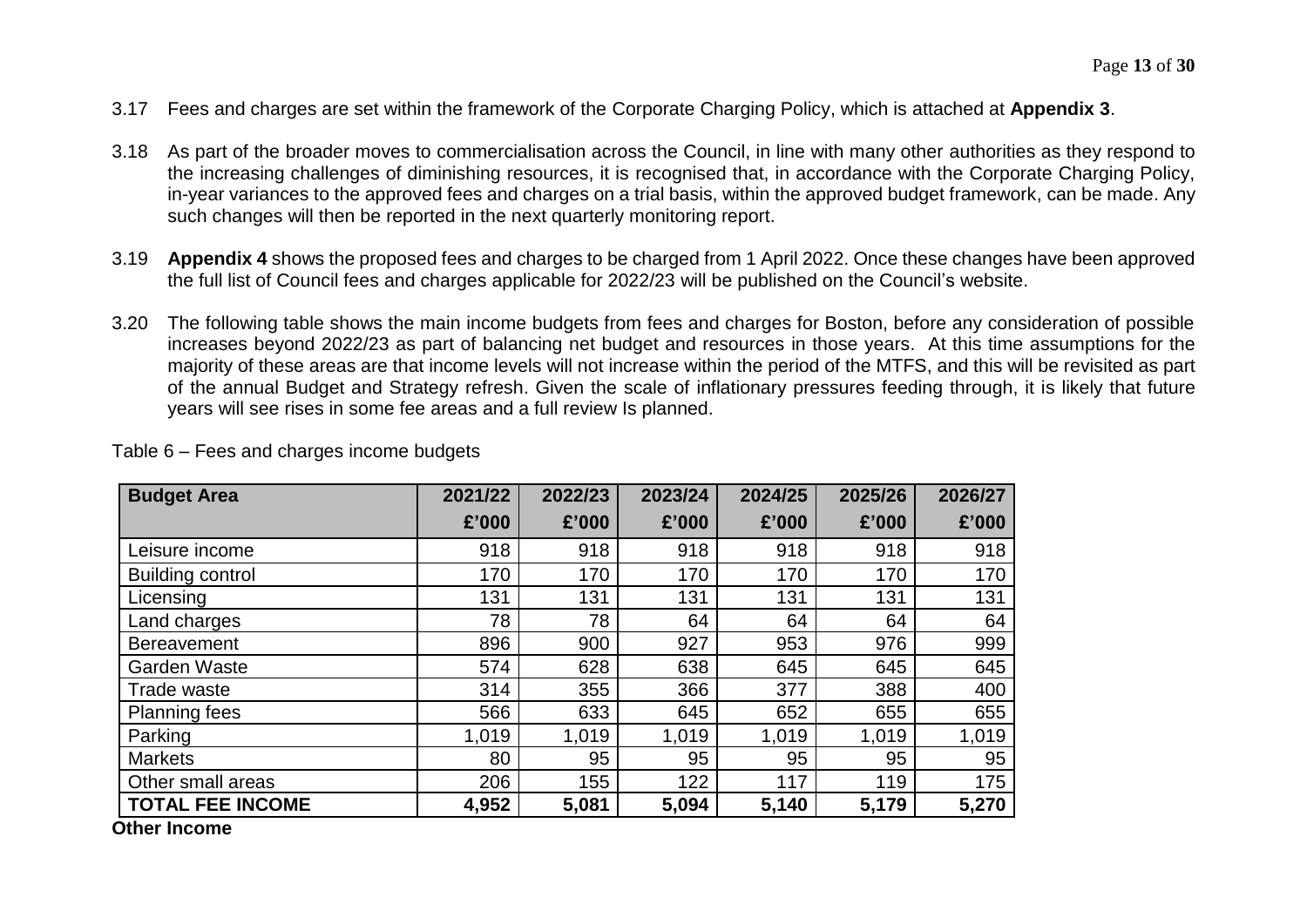## Table 7 – Other Income

|                                                     | 2021/22* | 2022/23 | 2023/24 | 2024/25 | 2025/26 | 2026/27 |
|-----------------------------------------------------|----------|---------|---------|---------|---------|---------|
|                                                     | £'000    | £'000   | £'000   | £'000   | £'000   | £'000   |
| Housing benefit subsidy                             | 13,050   | 11,738  | 11,738  | 11,738  | 11,738  | 11,738  |
| Council tax and Housing benefit administration      |          |         |         |         |         |         |
| grant                                               | 304      | 285     | 285     | 285     | 285     | 285     |
| Specific government grants                          | 179      | 719     | 133     | 132     | 131     | 131     |
| Housing benefit overpayments                        | 120      | 120     | 120     | 120     | 120     | 120     |
| Court income                                        | 251      | 251     | 251     | 251     | 251     | 251     |
| Rental income                                       | 593      | 696     | 696     | 695     | 695     | 695     |
| NNDR admin grant                                    | 92       | 92      | 92      | 92      | 92      | 92      |
| Other Contributions (from external<br>bodies<br>for |          |         |         |         |         |         |
| sharing of services and posts)                      | 1,171    | 1,396   | 1,352   | 1,387   | 1,425   | 1,458   |
| Other Income                                        | 996      | 1,164   | 1,076   | 1,220   | 1,195   | 1,093   |
| <b>Total Other Income</b>                           | 16,756   | 16,461  | 15,743  | 15,921  | 15,932  | 15,863  |

\* Housing benefit subsidy has reduced following the initial introduction of Universal Credit locally. Future phases have not been factored into budgets as their timing and impact are uncertain.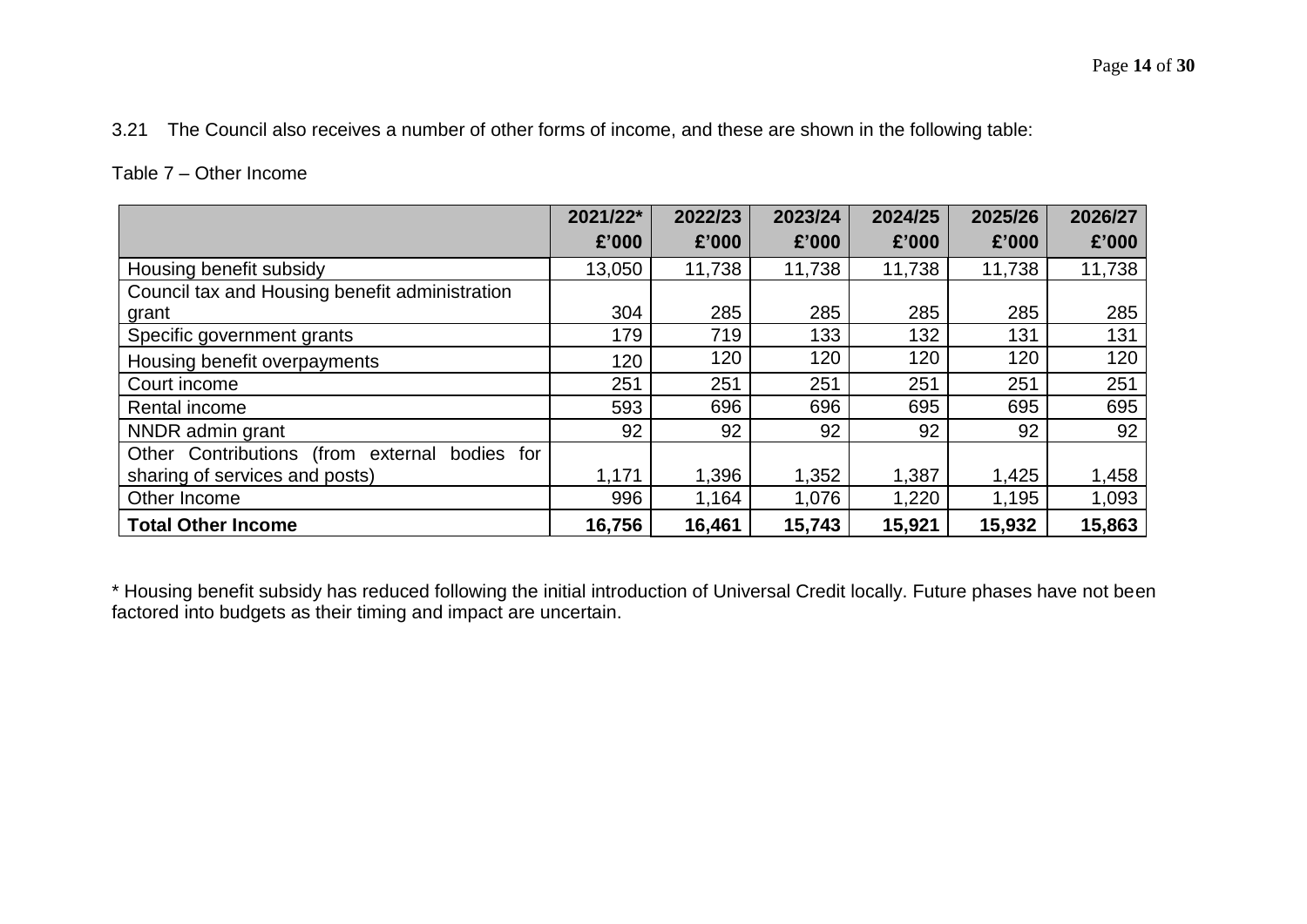## **External Funding opportunities**

3.22 With the continuing reduction in resources available to the Council it will be important to seek and secure funds from external sources wherever possible, in accordance with the Council's priorities.

## **Summary**

Table 8 – All sources of income

| <b>Budget Area</b>                         | 2021/22 | 2022/23 | 2023/24 | 2024/25 | 2025/26 | 2026/27 |
|--------------------------------------------|---------|---------|---------|---------|---------|---------|
|                                            |         |         |         |         |         |         |
|                                            | £'000   | £'000   | £'000   | £'000   | £'000   | £'000   |
| Business rates (Table 2)                   | 1,326   | (1,249) | 2,884   | 2,942   | 3,001   | 3,061   |
| Revenue Support Grant (Table 4)            | 313     | 323     | 323     | 323     | 323     | 323     |
| <b>Deficit Compensation Estimate</b>       | 1,377   | 0       | 0       | 0       | 0       | 0       |
| <b>Other Grants</b>                        | 945     | 2,415   | 1,372   | 1,398   | 1,424   | 1,451   |
| New Homes Bonus (Table 5)                  | 690     | 697     | 0       |         | 0       |         |
| <b>Total Government Resources</b>          | 4,651   | 2,186   | 4,579   | 4,663   | 4,748   | 4,835   |
| Council tax - Boston BC precept, including |         |         |         |         |         |         |
| Collection Fund adjustment (Table 3)       | 3,867   | 4,154   | 4,208   | 4,352   | 4,498   | 4,646   |
| <b>BTAC Special Area Expense</b>           | 716     | 733     | 752     | 771     | 791     | 809     |
| <b>Parish Councils' Precepts</b>           | 468     | 509     | 515     | 520     | 525     | 530     |
| Fees & charges (Table 6)                   | 4,953   | 5,081   | 5,094   | 5,140   | 5,179   | 5,270   |
| Other income (Table 7)                     | 16,757  | 16,460  | 15,743  | 15,921  | 15,932  | 15,863  |
| <b>Return on Cash Investments</b>          | 39      | 51      | 70      | 88      | 111     | 114     |
| <b>Return on Property Funds</b>            | 977     | 909     | 923     | 938     | 952     | 952     |
| <b>Contribution from Reserves</b>          | 1,922   | 5,657   | 1,295   | 212     | 118     | 118     |
| <b>Gross budgeted income</b>               | 34,350  | 35,740  | 33,179  | 32,604  | 32,852  | 33,137  |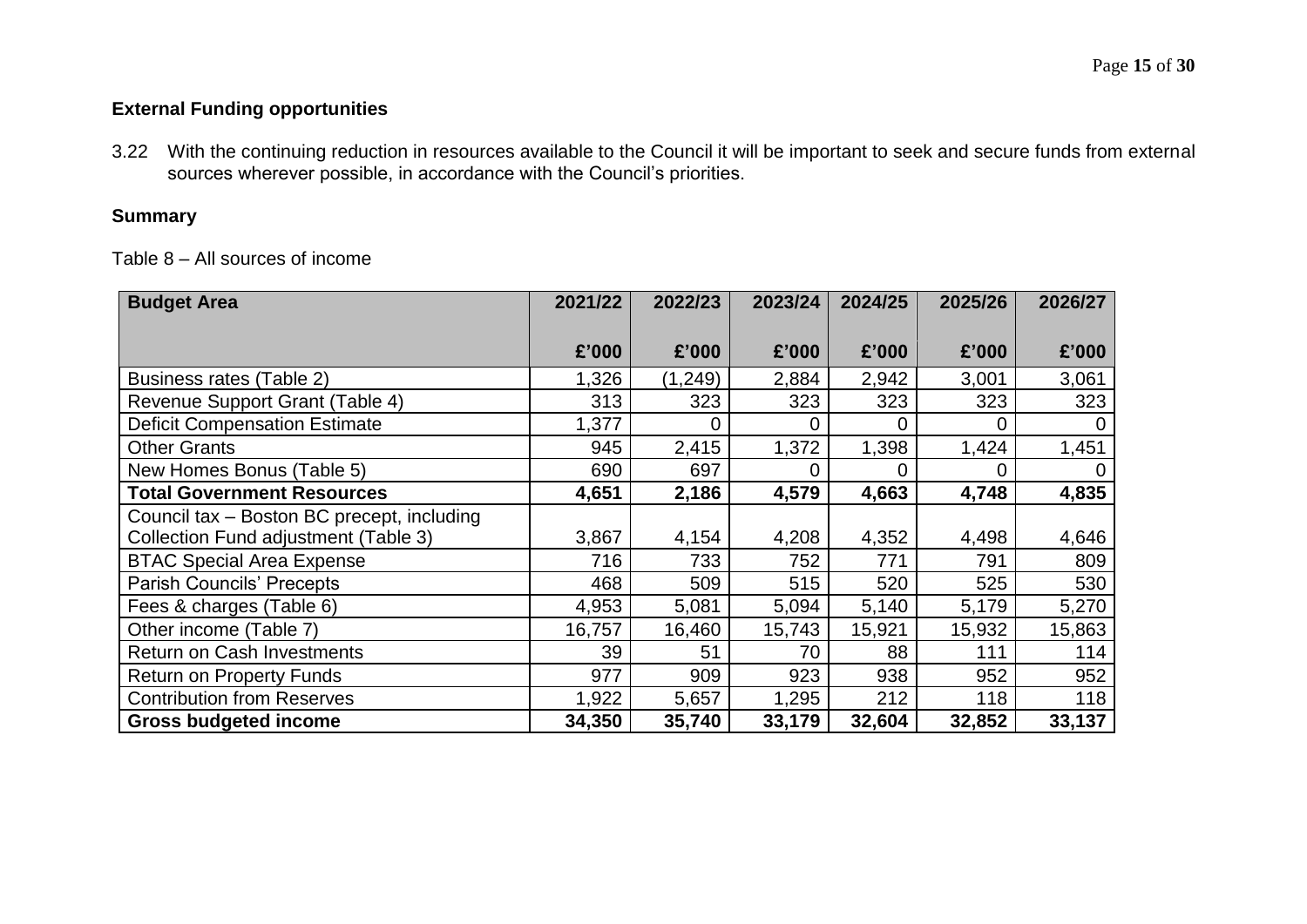#### **4. 2022/23 SPENDING PLANS**

4.1 The following table shows the estimates by type of expenditure/income split over the CIPFA standard classification for the next five years. The paragraphs below the table provide information on budget variances between years. Details of the overall position are shown at **Appendices 1 and 2**.

|                                        | 2021/22 | 2022/23 | 2023/24 | 2024/25 | 2025/26  | 2026/27 |
|----------------------------------------|---------|---------|---------|---------|----------|---------|
|                                        | £'000   | £'000   | £'000   | £'000   | £'000    | £'000   |
| <b>Employees</b>                       | 9,947   | 9,768   | 9,770   | 10,078  | 10,382   | 10,618  |
| Premises                               | 1,310   | 1,605   | 1,625   | 1,645   | 1,669    | 1,682   |
| Transport                              | 663     | 335     | 350     | 366     | 382      | 399     |
| <b>Supplies and Services</b>           | 3,897   | 6,886   | 6,358   | 6,474   | 6,554    | 6,271   |
| <b>Third Party Payments</b>            | 157     | 159     | 161     | 163     | 109      | 109     |
| <b>Drainage Board Levies</b>           | 2,009   | 2,150   | 2,193   | 2,237   | 2,282    | 2,328   |
| <b>Parish Councils' Precepts</b>       | 468     | 509     | 515     | 520     | 525      | 530     |
| <b>Transfer Payments</b>               | 13,050  | 11,738  | 11,738  | 11,738  | 11,738   | 11,738  |
| Direct Revenue Financing of Capital    | 1,088   | 1,888   | 1,176   | 194     | 100      | 100     |
| Interest Payable on Borrowing          | 494     | 494     | 494     | 494     | 494      | 494     |
| Minimum Revenue Provision              | 15      | 15      | 15      | 15      | 15       | 15      |
| <b>Contribution to Reserves</b>        | 1,152   | 475     | 451     | 447     | 446      | 444     |
| PSPS Decision Financial Cost/(Savings) | 100     |         |         |         |          |         |
| <b>Savings Target</b>                  |         | (282)   | (1,667) | (1,759) | (1, 844) | (1,591) |
| <b>Gross Expenditure</b>               | 34,350  | 35,740  | 33,179  | 32,604  | 32,852   | 33,137  |

Table 9 – Estimates by expenditure/income

4.2 All staffing costs have been prepared in accordance with the Council's Pay Policy. The pension contribution rate is based on a current service cost employer's contribution rate of 17.7% from 2022/23, plus annual monetary contributions in respect of past service. However a triennial review of the Lincolnshire Pension fund (of which the council is a member) is due to take place in 2022/23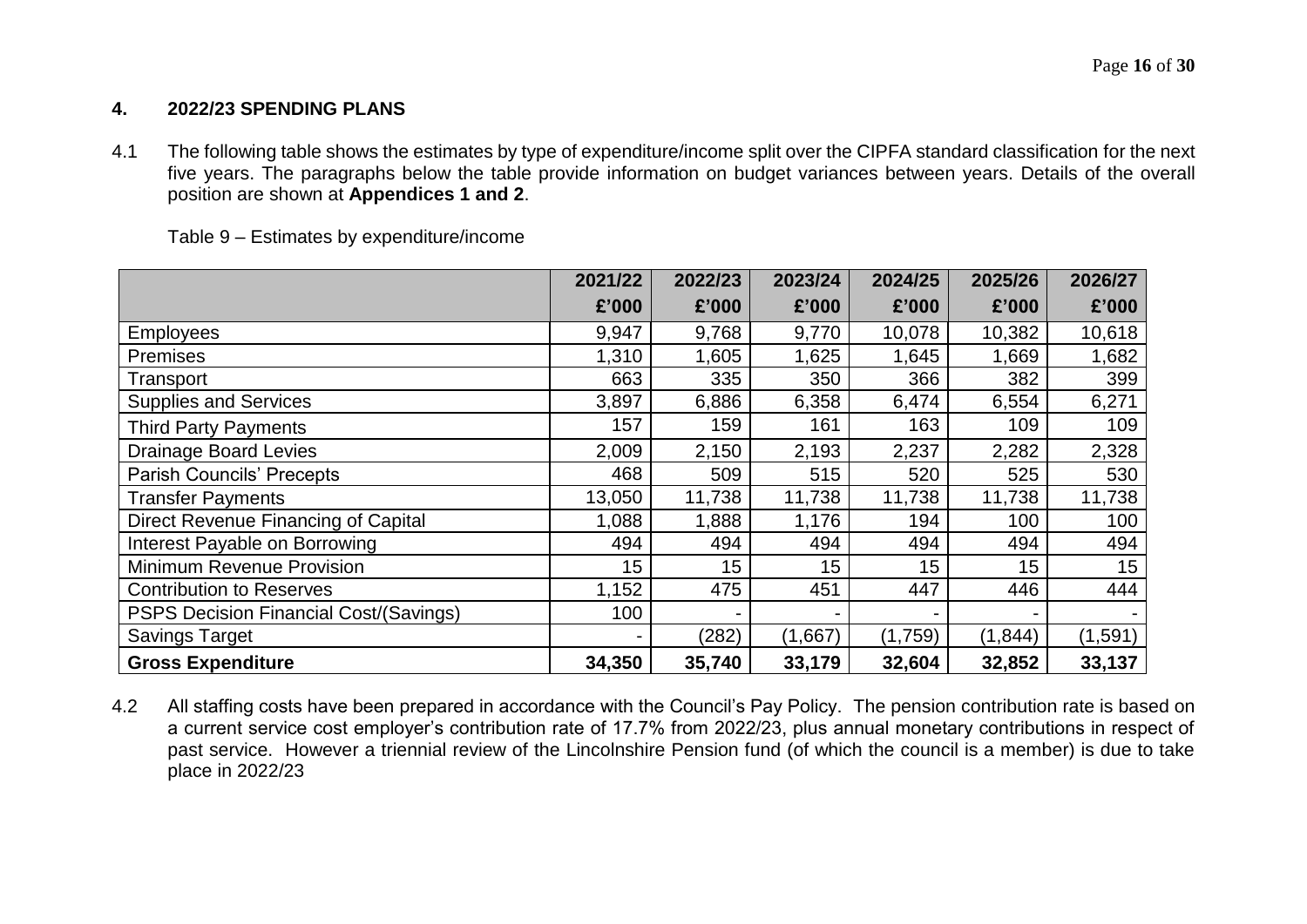- 4.3 Internal Drainage Board (IDB) increases, in total average 7% for 2022/23. Post 2022/23 increases have been estimated at this time, with an increase of 2% p.a. assumed. At a time of significant cuts and having to find significant savings annually, the Council is liaising with the local Internal Drainage Boards to work towards limiting future increases where possible. Lobbying of government is also underway with the impact of this loss of revenue to the Council due to the embedded levy having an impact every year that passes.
- 4.4 Capital financing and direct revenue financing is mainly for capital expenditure funded from reserve contributions.
- 4.5 The contribution to reserves is mainly for contributions to the capital reserve. The overall contribution is anticipated to reduce significantly across the MTFS period due to the New Homes Bonus scheme ending.
- 4.6 Boston Town Area Committee (BTAC) special expenses are a separate charge to the residents of Boston for services provided in their town and are charged as a supplement to the main council tax. The BTAC budget for 2022/23 is estimated at £732,864 (2021/22 - £716,192). The detailed estimates were reported 3rd Febraury 2022 to the committee for consideration and review.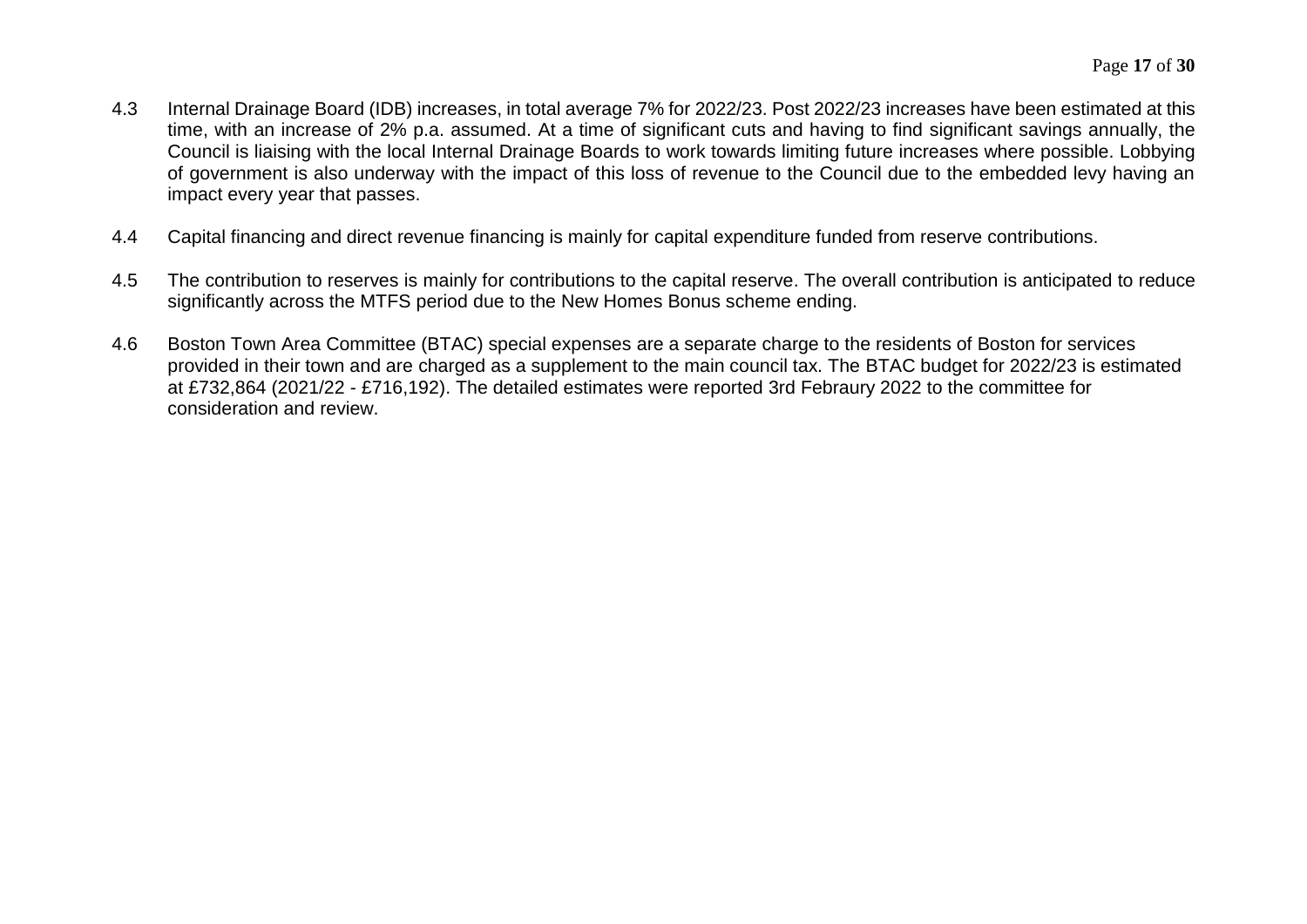## **5. COUNCIL TAX REQUIREMENT**

5.1 Outline estimates through to 2026/27 are shown at **Appendices 1 and 2**. In compiling these figures we have used the assumptions set out in Section 2 of this report and made specific adjustments to service budgets as and where Service Managers have advised of changes over the medium term. These forward estimates allow for annual increases of £4.95 at Band D from 2022/23 onwards for Council Tax, but are subject to risks surrounding the Secretary of State's annual referendum limits. These assumptions are for planning purposes only and are likely to change.

|                                          | 2021/22 | 2022/23  | 2023/24  | 2024/25  | 2025/26  | 2026/27  |
|------------------------------------------|---------|----------|----------|----------|----------|----------|
|                                          | £'000   | £'000    | £'000    | £'000    | £'000    | £'000    |
| Net Expenditure                          | 9,702   | 7,582    | 10,054   | 10,305   | 10,561   | 10,820   |
| <b>Retained Business Rates</b>           | (1,326) | 1,249    | (2,884)  | (2,942)  | (3,001)  | (3,061)  |
| <b>Revenue Support Grant</b>             | (313)   | (323)    | (323)    | (323)    | (323)    | (323)    |
| <b>New Homes Bonus</b>                   | (690)   | (697)    |          |          |          |          |
| <b>Parish Councils' Precepts</b>         | (468)   | (509)    | (515)    | (520)    | (525)    | (530)    |
| <b>Other Grants</b>                      | (2,322) | (2, 415) | (1, 372) | (1, 398) | (1, 424) | (1, 451) |
| <b>Special Expenses</b>                  | (716)   | (733)    | (752)    | (770)    | (790)    | (809)    |
| <b>Boston BC Council Tax Requirement</b> | 3,867   | 4,154    | 4,208    | 4,352    | 4,498    | 4,646    |

Table 10 – Council Tax Requirement

- 5.2 The forward estimates demonstrate that achieving a balanced position annually will require significant ongoing savings. Further information on efficiencies and economies is provided in section 9 of this report.
- 5.3 Members will recall that as part of the Strategic Alliance a savings target had been built into the MTFS. Following a number of initiatives savings of circa £500,000 have now been achieved in 2021/22, prior to the creation of the new SELCP. With this change in partnership arrangements a new delivery plan has been developed for the forthcoming year 2022/23 and future years in which it sets out the significant areas of opportunity. In addition and to not lose focus on 2021/22 we are also now capturing direct and indirect savings for the new partnership through regular reviews and this work will be reported on as part of the quarterly budget monitoring and at year end.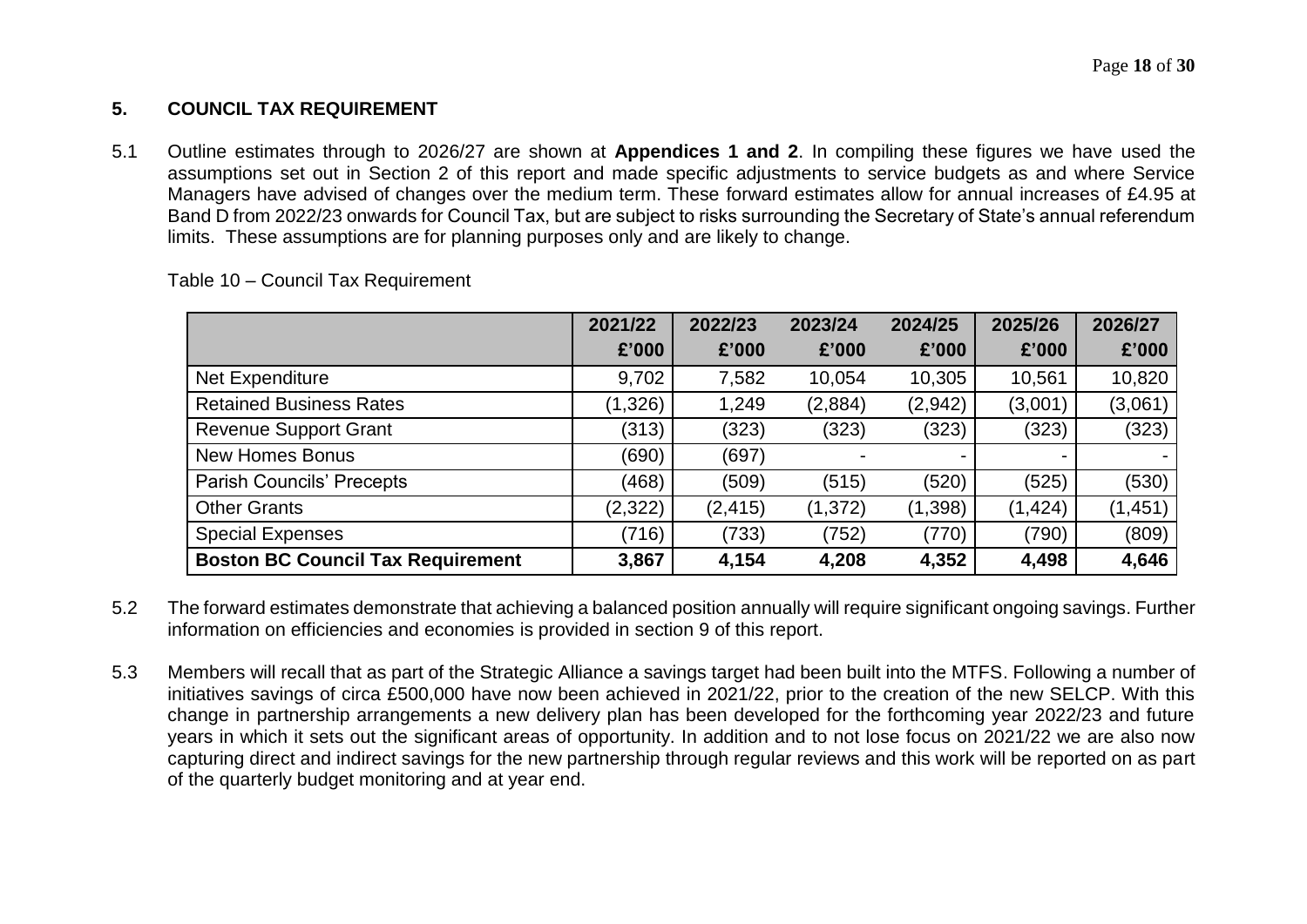## **6. OTHER BUDGET ISSUES**

6.1 In order to meet its obligations, equality impact assessments will be carried out when the nature of proposed changes to services and the potential mitigation (if any) is clear, so that the implications of decisions are fully understood as they affect specific groups and communities. These have been, and will continue to be, regularly undertaken and considered as part of the decision making process.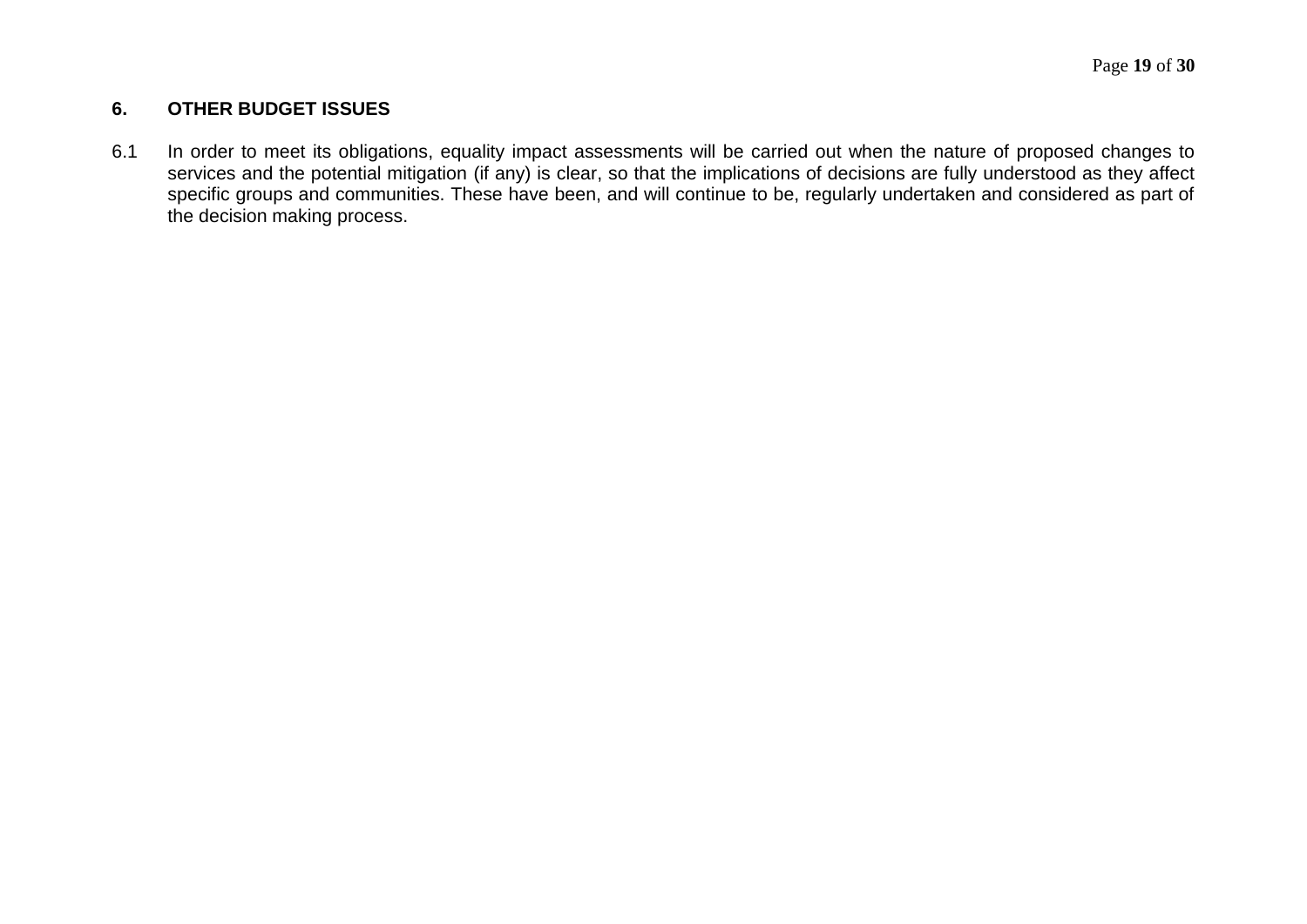## **7. RESERVES**

7.1 To comply with the requirements of the Local Government Act 2003, the Council must undertake a review of the level of reserves as part of annual budget preparation. A review of the current projection for reserves has been undertaken, including a review of current and future risks the Council might face. This has included an assessment of risk registers, pressures upon services, inflation and interest rates and any underwriting arrangements. The proposed budget has been developed on the basis of not requiring any long term support from reserves.

#### **General Balances**

7.2 The General Fund balance is estimated to stand at £2.0m for the next five years, which the Council's Section 151 Officer believes to be prudent for the Council at this time.

#### **Specific Reserves**

- 7.3 Specific reserves are set up to provide funds for known future commitments or provide resources for unexpected events. The projected closing balance on specific reserves over the next five years is given below in table 11. Given the risks and uncertainties facing both the local and national economy the Council is committed to retaining robust levels of reserves, whilst ensuring resources are available to enable efficient service delivery.
- 7.4 The projected increase in the Capital Reserve is as a direct consequence of the expectation that the Council's capital resources will diminish in the coming years, and if it is to protect services and the value of its assets, the Council will need to ensure that funds are available to support core service priorities, as well as seeking external sources wherever possible.
- 7.5 The creation of the Mitigation Reserve occurred following the approval of capital spend on Property Fund holdings, with the recognition that the Council needs to ensure that future revenue budgets are protected, if necessary.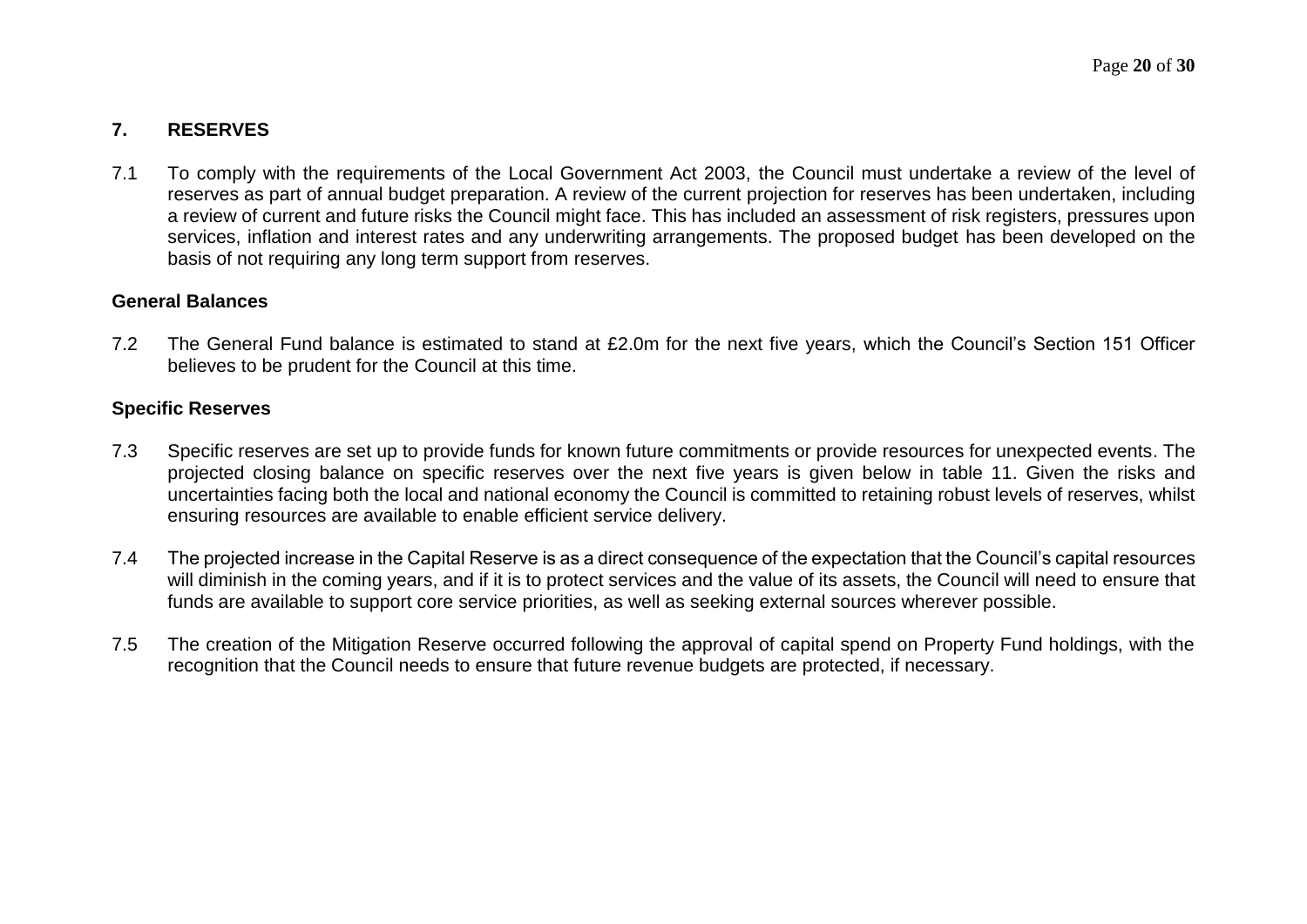| <b>Reserve</b>                    | <b>Estimated</b><br><b>Balance</b><br>31.03.22<br>£'000 | <b>Balance</b><br>31.03.23<br>£'000 | <b>Balance</b><br>31.03.24<br>£'000 | <b>Balance</b><br>31.03.25<br>£'000 | <b>Balance</b><br>31.03.26<br>£'000 | <b>Balance</b><br>31.03.27<br>£'000 |
|-----------------------------------|---------------------------------------------------------|-------------------------------------|-------------------------------------|-------------------------------------|-------------------------------------|-------------------------------------|
| <b>Capital Funding</b>            | (5,626)                                                 | (4, 126)                            | (3,299)                             | (3,527)                             | (3.756)                             | (3,986)                             |
| Transformation                    | (1,046)                                                 | (880)                               | (880)                               | (880)                               | (880)                               | (880)                               |
| <b>ICT</b>                        | (226)                                                   | (156)                               | (136)                               | (42)                                | (42)                                | (42)                                |
| <b>Repairs and Renewals</b>       | (752)                                                   | (787)                               | (823)                               | (858)                               | (893)                               | (928)                               |
| Housing                           | (1, 473)                                                | (1, 493)                            | (1,460)                             | (1,526)                             | (1,590)                             | (1,652)                             |
| <b>Funding Volatility Reserve</b> | (6, 407)                                                | (2,906)                             | (2,906)                             | (2,906)                             | (2,906)                             | (2,906)                             |
| Insurance                         | (254)                                                   | (254)                               | (254)                               | (254)                               | (254)                               | (254)                               |
| <b>Property Fund Mitigation</b>   | (1, 116)                                                | (1, 116)                            | (1, 116)                            | (1, 116)                            | (1, 116)                            | (1, 116)                            |
| Reserve                           |                                                         |                                     |                                     |                                     |                                     |                                     |
| Covid 19                          | (1, 448)                                                | (1, 448)                            | (1, 448)                            | (1, 448)                            | (1, 448)                            | (1, 448)                            |
| <b>Total</b>                      | (18, 348)                                               | (13, 166)                           | (12, 322)                           | (12, 557)                           | (12,885)                            | (13, 212)                           |

Table 11 – Specific Reserves

7.6 Table 11 above outline the projected position on reserves over the next five years. This shows the name of each specific reserve, the balance as at the 1 April for each year of the financial strategy, and the movements in capital and revenue.

- 7.7 The Covid 19 reserve has been set aside to mitigate effects on the revenue budget from the pandemic. It is assumed that this reserve may be used to help to smooth any reduced income the Council experiences in the short term before income levels return to a more normal level over the MTFS period. This will be reviewed when drafting the next MTFS as the full effects of the pandemic on income levels are better understood.
- 7.8 There are a number of potential capital commitments and risks such as ongoing investment in assets and energy efficiency measures, the majority of which have not been included in the capital programme at this point. A condition survey of the Council's assets will be undertaken during 2021/22 to inform future capital spend. Proposals will be brought forward annually as schemes are worked up.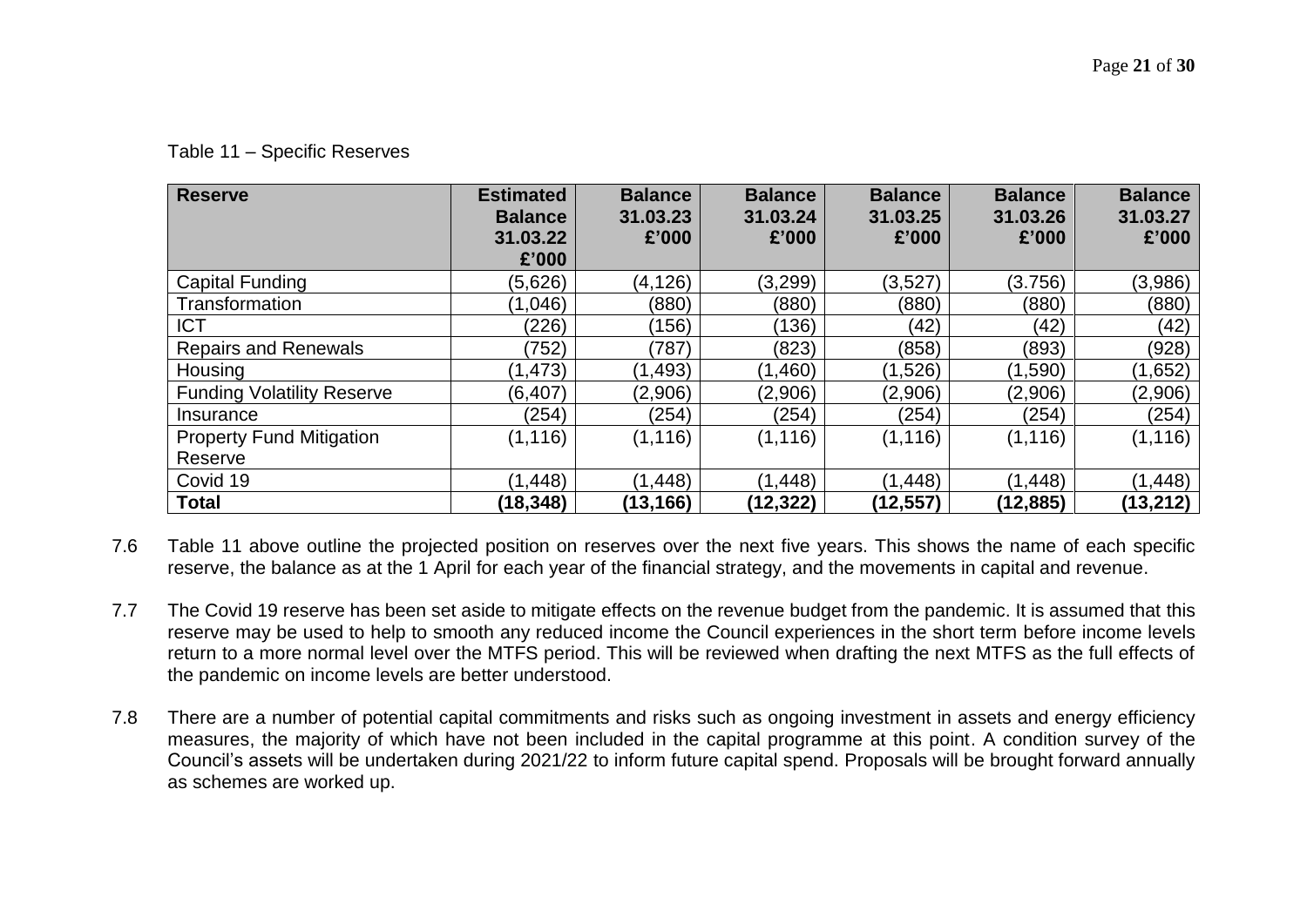7.9 The Government has been critical of Councils across the country and their levels of reserves. However, given strategic risks, such as business rate appeals and flooding, and uncertainties in respect of the amount of resources to meet future spending plans, we believe that Boston Borough Council's proposed level of reserves is appropriate.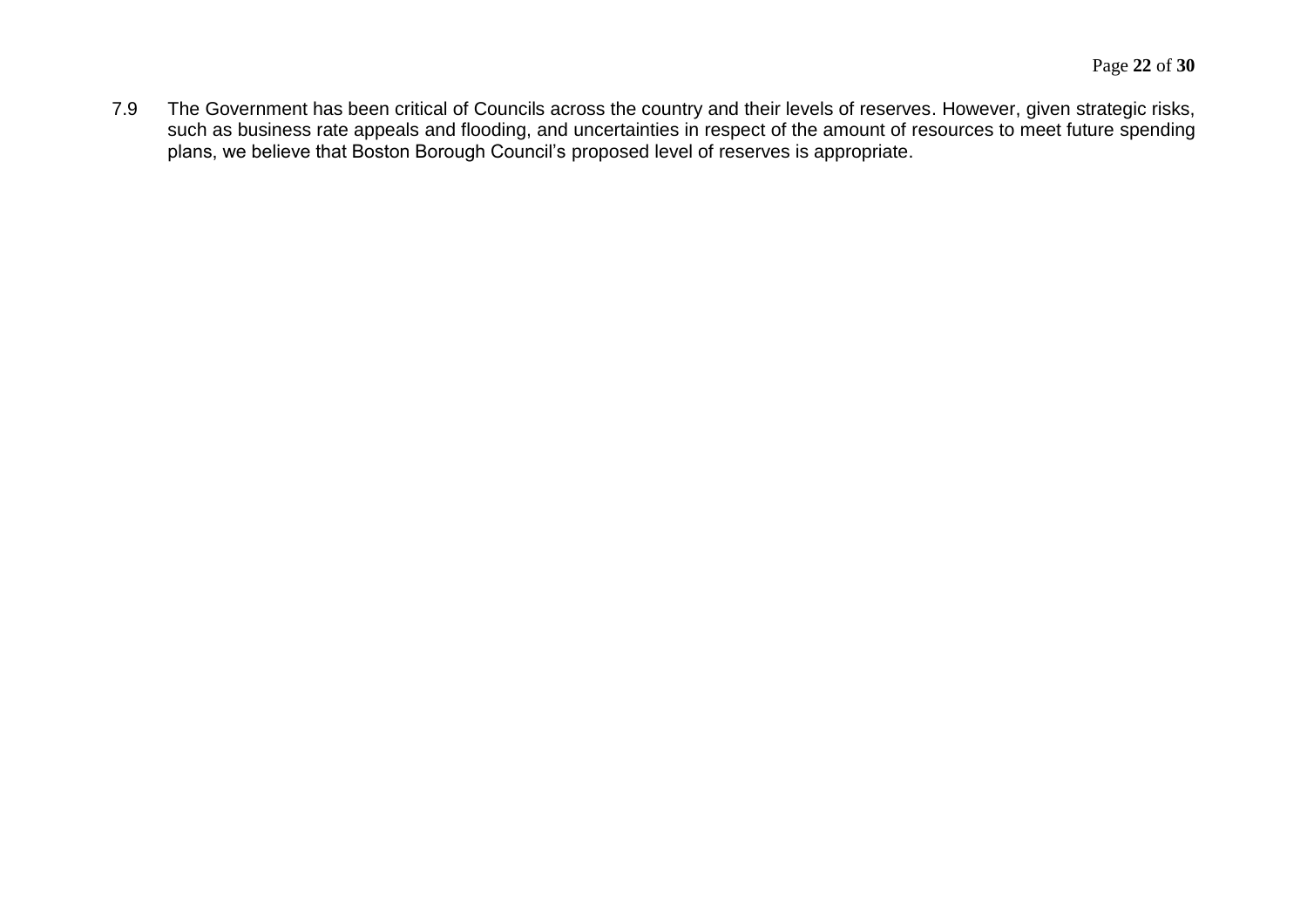## **8. CONSULTATION**

- 8.1 Under the Gunning Principles, the following points are the golden rules of consultation:
	- Proposals being consulted upon must be at a formative stage;
	- Proposals must contain enough information for the respondent to provide intelligent consideration;
	- Must give adequate time for a response:
	- Responses must be conscientiously taken into account.
- 8.2 Using these principles, the budget consultation process for the 2022/23 budget comprised a number of elements. It was published on the Council's website for consultation by all stakeholders, including the local business community.
- 8.3 In addition to this the Council consulted through a number of Member forums including Cabinet and Scrutiny; and on the governance aspects of its preparation through the Audit and Governance Committee.
- 8.4 Following the budget consultation process, comments received through the Member forums, preceptors and the public exercise were taken into account in preparing the budget and are included at Appendix 8.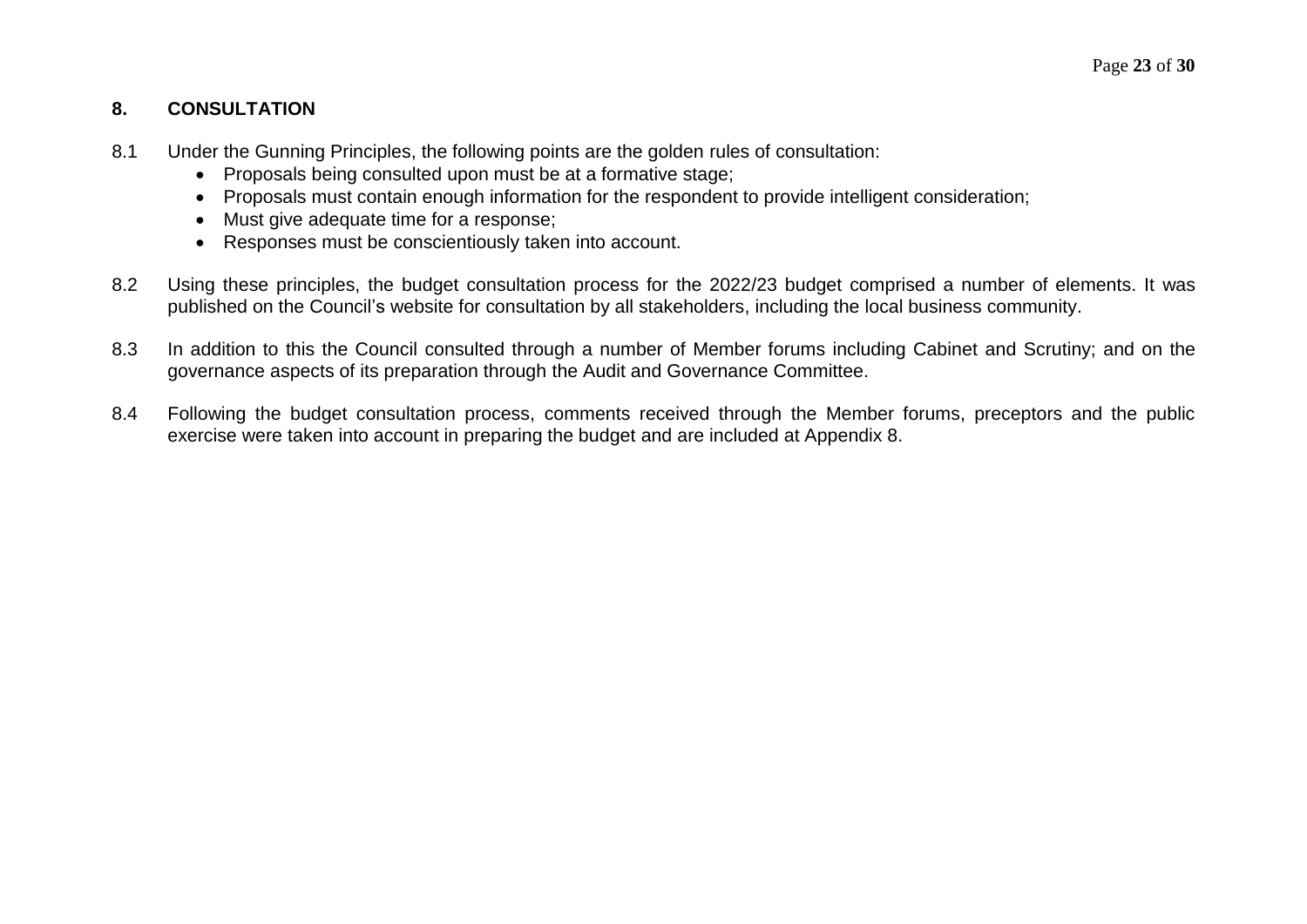#### **9. SAVINGS TARGETS**

- 9.1 The projected budgets recognise an increasingly challenging and uncertain position through the five year period of our financial strategy. A key factor is that the Local Government Finance Act 2012 and future finance reviews demand a significant transformation in the way public services are both paid for and provided, with an emphasis on business and housing growth to both improve economic development and maximise funding to the Council to help offset ongoing reductions in overall resources.
- 9.2 Based upon current budget assumptions the value of efficiency savings required to set a balanced budget for the next five years are as follows:

Table 12 – Savings Targets

|                                             | 2022/23* | 2023/24* | 2024/25* | 2025/26* | 2026/27* |
|---------------------------------------------|----------|----------|----------|----------|----------|
|                                             | £000     | £000     | £000     | £000     | £000     |
| Budget Savings Requirement (£'000) – annual | 282      | .667     | 759      | 0.844    | .591     |

9.3 The ongoing delivery of a significant level of savings is recognised as a key challenge to the Council that will require both political and cultural direction to ensure it is met.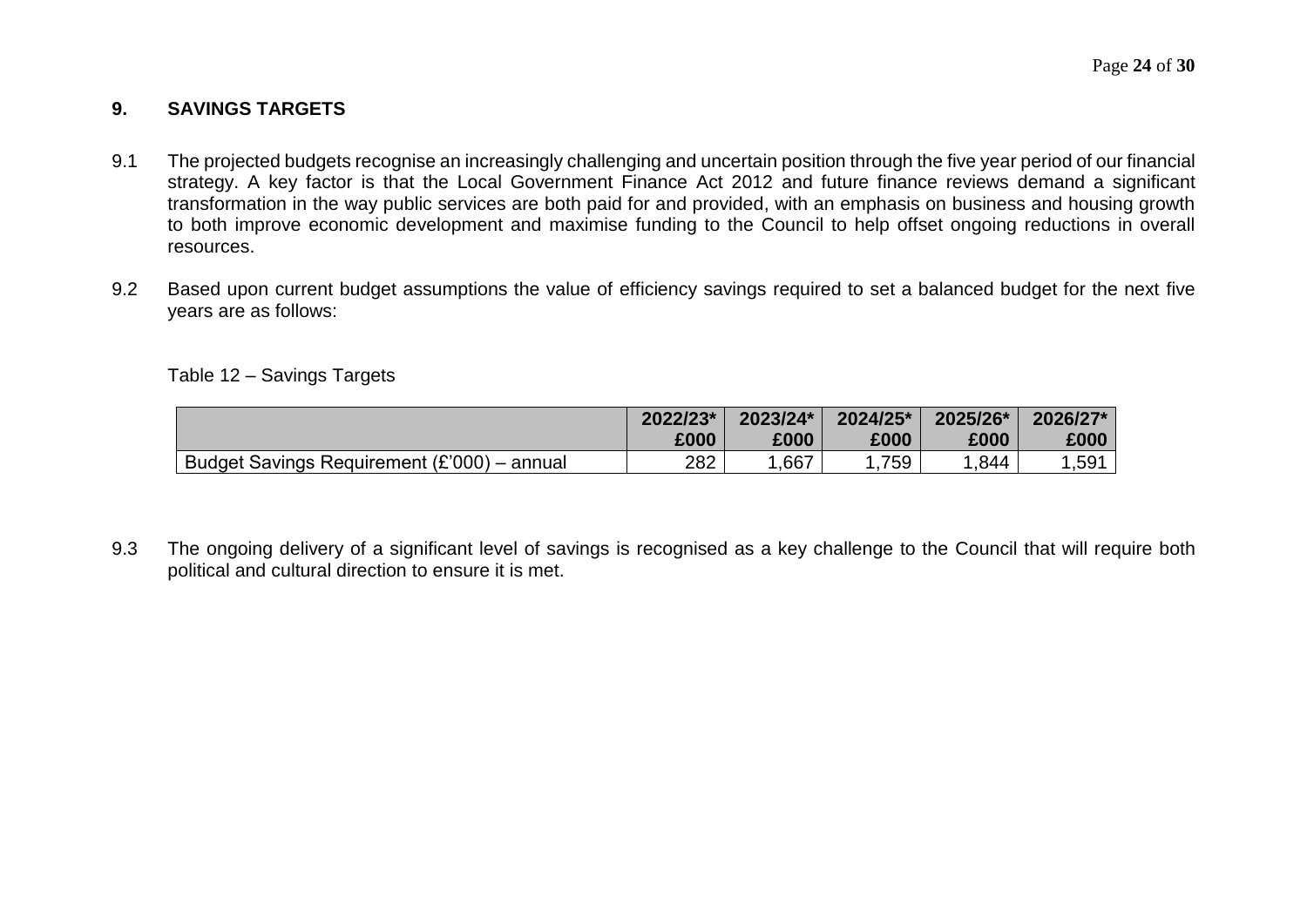## **10. SOUTH AND EAST LINCOLNSHIRE COUNCILS' PARTNERSHIP PLANS**

- 10.1 As we think of 2023/24 there is great uncertainty with the central funding which could be allocated to Boston. This is driven by several financial matters which remain unresolved such as the implications of the Fairer Funding Review, Business Rates baseline reset and a review of the Business Rates retention scheme. It should therefore be noted the Councils assumptions on future budget gaps whilst prudent could well be understated.
- 10.2.1 The Council is taking a positive response to this uncertainty by seeking to influence those matters raised above through both engagement and lobbying to ensure a fair deal is delivered for rural communities.
- 10.2.2 As we look forward into 2022/23 Cabinet will be promoting projects which aim to drive commercial opportunities, place the customer at the centre of everything we do and achieve as much as is possible through greater collaboration through the South and East Lincolnshire Councils Partnership. Some of these key projects to be developed during 2022/23 include;
	- Realising efficiencies working together with East Lindsey District Council and South Holland District Council through the South and East Lincolnshire Councils Partnership
	- Investment in infrastructure and facilities through the Towns Fund
	- A Council service modernisation programme through investment with PSPS and also in ICT
	- Investment in the Waste service
	- Building the case for investment in infrastructure
	- Empowering communities in the way services are provided
	- Commercialisation of services
	- Addressing Deprivation in the area
	- Tackling Climate Change through the Green Homes Initiative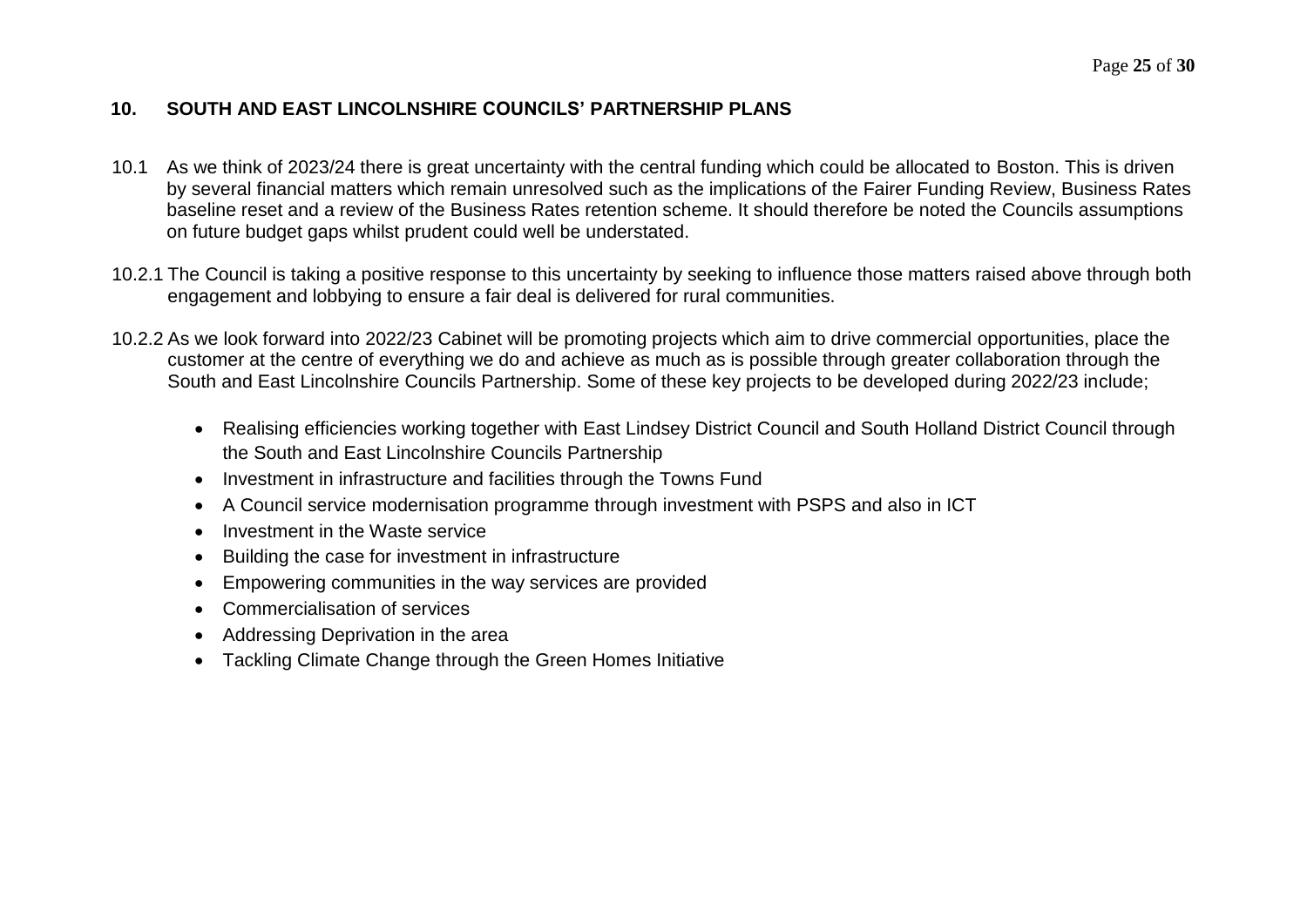#### **11. RISK AND SENSITIVITY**

11.1 The Council is required to set a budget, which is a realistic statement of its estimated Income and Expenditure for the coming year based upon information currently available to it. It has a duty to take into account the demand for its services, and the effect upon council taxpayers of meeting those demands at varying levels of service. I have examined the budget proposals contained in this report, and believe that whilst the spending and service delivery proposals contained within are tighter than we have previously set, they are nevertheless achievable and deliverable given good management practices and sound financial and performance monitoring. I am satisfied that the requisite management processes exist within the Council to deliver this budget, and to identify and deal with any problems which may unexpectedly arise throughout the year. We fully expect there to be a need to review these budgets throughout the coming financial year in order that we can respond to as yet undefined financial risks. As an organisation we recognise a period of budgetary turbulence and we will use our financial management processes to identify options that will allow us to adjust our budgetary position as and when required. Formal quarterly budget monitoring updates are presented to members throughout the year.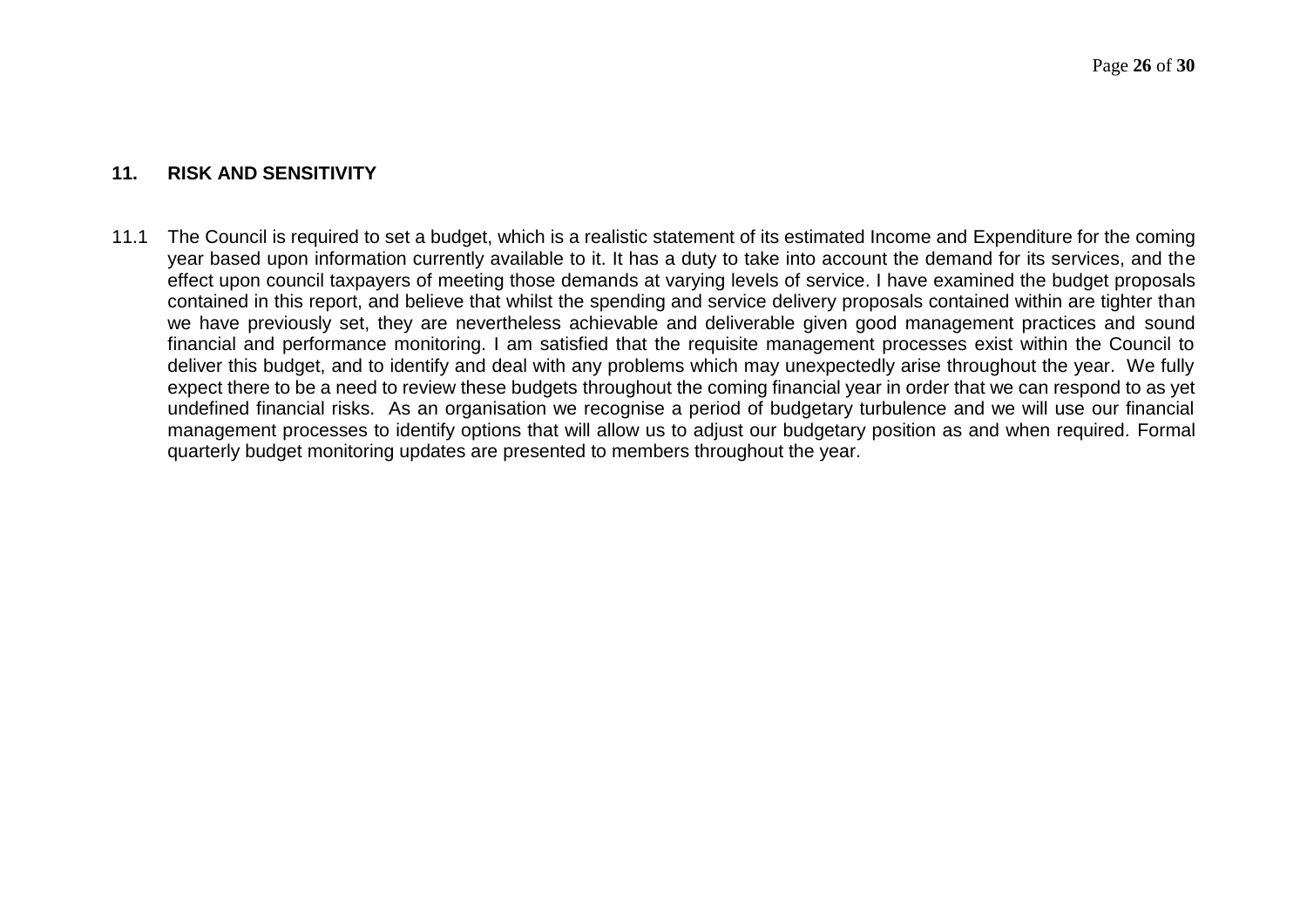## 11.2 Table 13 – Key Risks

| <b>Risk</b>                                   | <b>Likelihood</b> | <b>Impact</b> | <b>Action</b>                                      |
|-----------------------------------------------|-------------------|---------------|----------------------------------------------------|
| COVID-19<br>continued<br>Ongoing<br>and       | High              | <b>High</b>   | Regular financial monitoring, use of<br>reserves,  |
| Response                                      |                   |               | promoting growth<br>plans and<br>supporting<br>the |
|                                               |                   |               | community                                          |
| Drainage Board Levy Increases                 | <b>High</b>       | High          | <b>Lobbying Government</b>                         |
| <b>Contract Cost volatility</b>               | High              | High          | To seek to pre-purchase were necessary             |
| Fluctuation in business rates                 | High              | High          | Growth plans and accurate monitoring               |
| Lack of funding to partners<br>causing        | High              | High          | Engagement and realism                             |
| displacement of service demand                |                   |               |                                                    |
| Inadequate capital resources to finance       | High              | High          | Proportionate spending and sale of surplus assets  |
| future desired plans                          |                   |               |                                                    |
| Central Government policy changes             | <b>High</b>       | High          | Engagement in consultation and policy creation     |
| Fairer Funding and<br>Rate<br><b>Business</b> | High              | High          | To lobby as required                               |
| reset/changes                                 |                   |               |                                                    |
| $VAT$ – partial exemption                     | High              | High          | Close forecasting VAT partial exemption position   |
| Reductions in NHB impacting on future         | High              | High          | Lobbying and service transformation                |
| plans                                         |                   |               |                                                    |
| <b>Reduction in Investment Values</b>         | Medium            | Medium        | Regular Monitoring, allocation of specific Reserve |
| Uncertainty re: Brexit impact                 | Medium            | Medium        | Growth plans and accurate monitoring               |
| A poor settlement for rural councils          | Medium            | High          | Lobbying as a special interest group               |
| Fee income volatility                         | Medium            | Medium        | Early monitoring of deviations                     |
| Increased demand for services                 | Medium            | Medium        | A robust performance management framework          |
| Failure to deliver the required savings       | Low               | <b>High</b>   | Effective programme and project management         |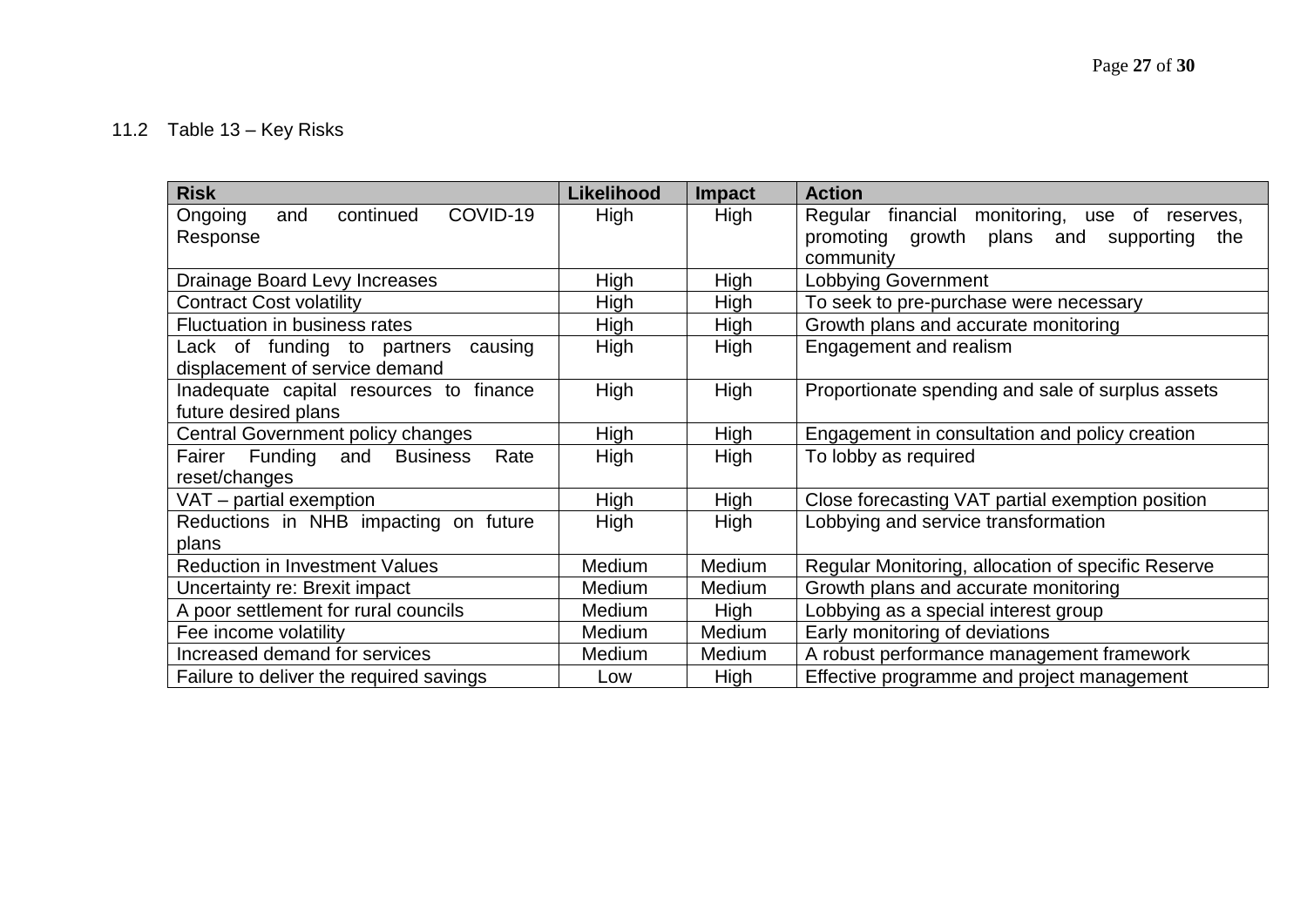## **12. CAPITAL PROGRAMME**

- 12.1 In drawing together the proposed capital programme we have taken a five year view from 2022/23 to 2026/27, to run alongside our revenue plans. This is sensible and encourages a link between revenue and capital spending decisions.
- 12.2 It is important to emphasise that no scheme will appear on the Capital Programme until the criteria set out in the capital strategy have been met and agreed by committees of the Council. Members may well be aware of several potential projects which are not included in the proposed five year capital programme. This is not to say that they will not happen but that they will not be included until an affordable business case is approved and more information is available. We will have a programme which is likely to have further schemes added once aspirations are turned into robust projects. The decisions that are taken ultimately have to be affordable, prudent and sustainable for the local community.
- 12.3 The future for capital investment, funded from both the Council's resources and external resources, will be dependent on decisions taken as part of each year's budget process. Our capital resources have been substantially eroded over time and we aim to take money from revenue to ensure that statutory commitments can continue to be met. This will demand a greater role for the Council's Asset Management Plan to ensure that future liabilities are reduced and that capital receipts are maximised.
- 12.4 The proposed capital programme (including details of anticipated slippage in the 2021/22 capital programme) for 2022/23 to 2026/27 is shown in table 14 along with how the programme will be financed. It should be noted that some risk exists with capping the finance available for Disabled Facilities Grants (DFG) works as this is a statutory provision dictated by law based on need rather than the ability of the Council to provide the funds to carry out the works, and as such it is subject to ongoing review.
- 12.5 Following the publication of CIPFA's review and MHCLG guidance on the Prudential System (which guides and regulates councils' capital and investment strategies), during 2018/19 the Council made use of external borrowing to support the Council's long term Capital Strategy, by purchasing capital Property Fund units. The intention is to bring a number of benefits to the Council over the medium to long term, including yield, growth in future capital resources, statutory service resilience and historically low interest rate finance. This is subject to regular monitoring and is primarily overseen by the Audit and Governance Committee.
- 12.7 In addition, Boston was chosen by the Government as one of 101 towns and received funding to support growth initiatives for the town over the coming years. As projects are worked up by the Town Board and approved by the Government, the Council's capital programme will be amended accordingly.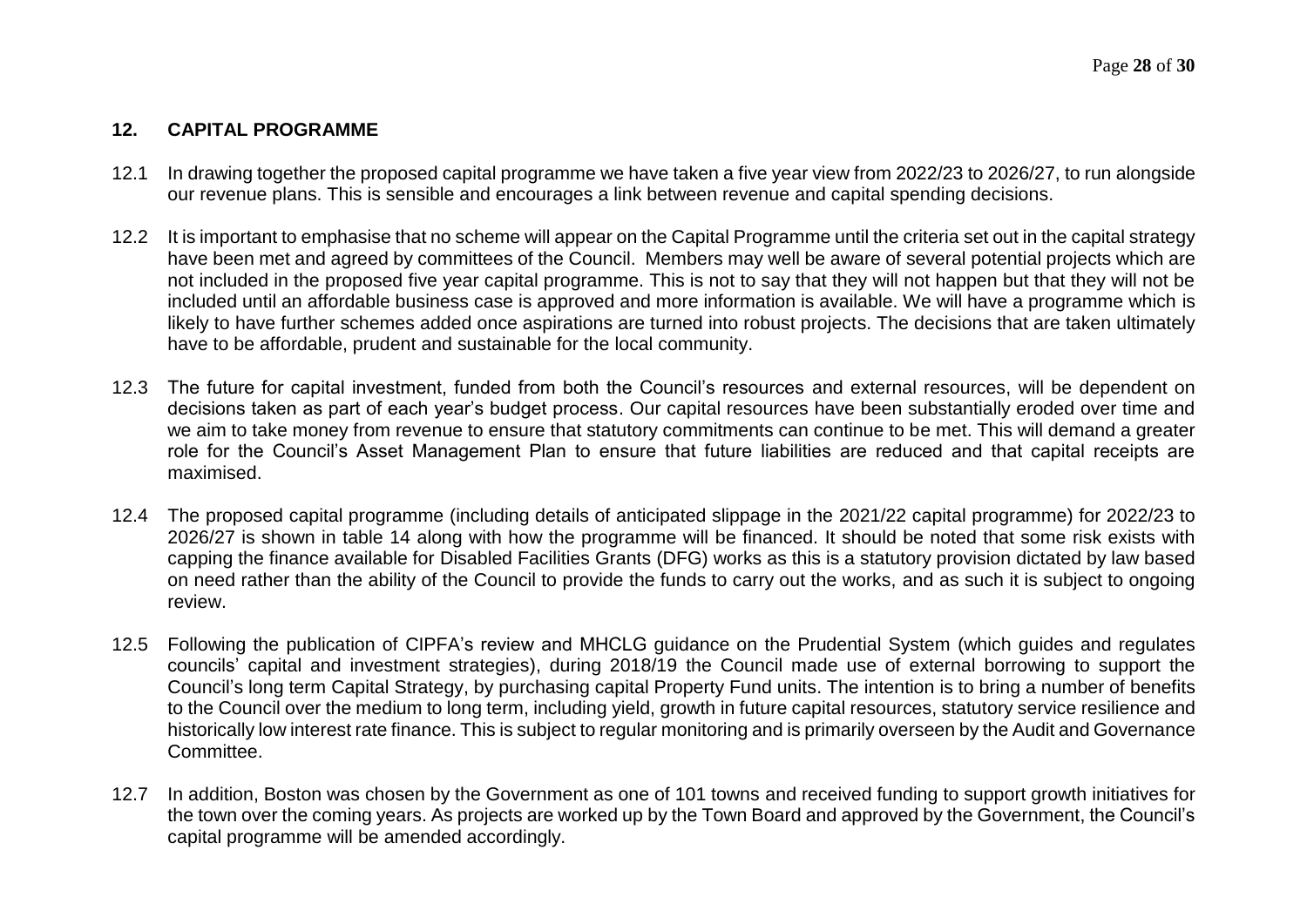12.8 The proposed capital programme is affordable, meets the Council's obligations and provides a basis for growth.

Table 14 – Capital Programme

| <b>Capital Programme £'000</b>                  | 2022/23 | 2023/24 | 2024/25 | 2025/26 | 2026/27 |
|-------------------------------------------------|---------|---------|---------|---------|---------|
| <b>Disabled Facilities Grants</b>               | 280     | 280     | 280     | 280     | 280     |
| 2. Vehicle Replacement Programme                |         |         |         |         |         |
| <b>Grounds Maintenance Mowers</b>               | 80      |         |         |         |         |
| Ford Transit Vans 290, 300 & 1.5tdci            |         |         |         |         |         |
| Courier                                         | 60      |         |         |         |         |
| Ford Ranger 2.5                                 | 25      |         |         |         |         |
| Ford Transit Tipper Vans 350                    | 50      | 56      |         |         |         |
| 3. Town Centre Heritage Scheme                  | 42      |         |         |         |         |
| Information Technology Refresh                  | 170     | 120     | 194     | 100     | 100     |
| 5. Towns Fund - Leisure                         | 2,935   | 1,990   |         |         |         |
| 6. Towns Fund – Mayflower                       | 720     | 8,490   | 3,307   |         |         |
| 7. Towns Fund – Centre for Food & Fresh Produce |         |         |         |         |         |
| Logistics                                       | 453     | 388     |         |         |         |
| 9. Towns Fund - Blenkin Memorial Hall           | 99      |         |         |         |         |
| 10. Towns Fund – Healing the High Street        | 283     | 2,573   | 1,356   | 121     |         |
| 11. Towns Fund - Boston Station                 | 1,565   | 1,090   |         |         |         |
| <b>Totals</b>                                   | 6,762   | 14,987  | 5,137   | 501     | 380     |

| <b>Capital Financing £'000</b>      | 2022/23 | 2023/24                  |       | 2024/25 2025/26          | 2026/27          |
|-------------------------------------|---------|--------------------------|-------|--------------------------|------------------|
| 1. Capital Grants and Contributions | 4,874   | 13,811                   | 4,943 | 401                      | 280              |
| 2. Capital Reserve                  | 1,718   | 1,156                    | 100   | 100                      | 100 <sub>1</sub> |
| 3. IT Reserve                       | 170     | 20                       | 94    | $\overline{\phantom{0}}$ |                  |
| 4. Repairs and Renewal Reserve      |         | $\overline{\phantom{0}}$ |       | $\overline{\phantom{0}}$ |                  |
| 5. Housing Reserve                  |         | $\overline{\phantom{0}}$ |       | $\overline{\phantom{0}}$ |                  |
| <b>Totals</b>                       | 6,762   | 14,987                   | 5,137 | 501                      | 380              |